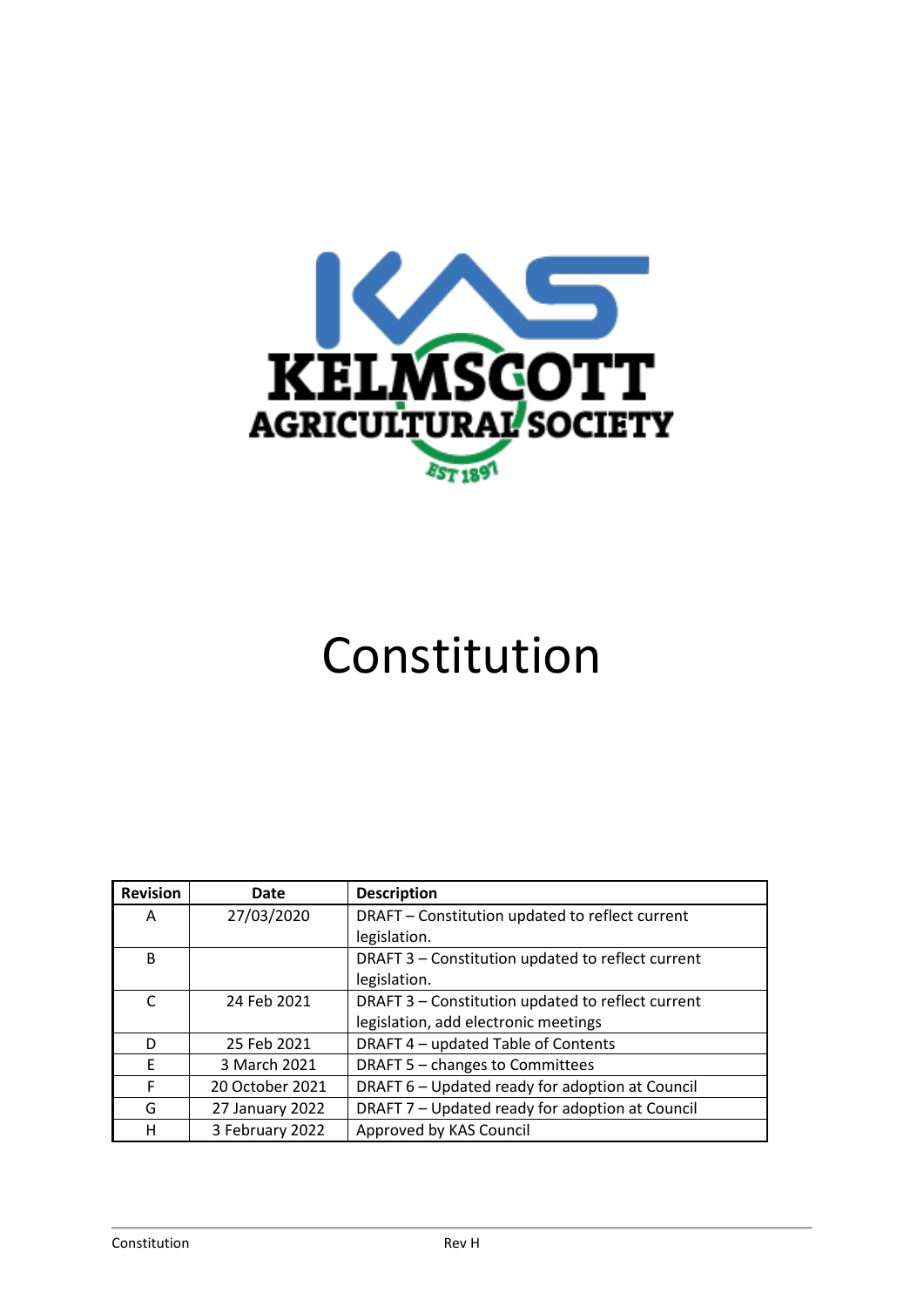

# **TABLE OF CONTENTS**

| 1.  |      |                                                                      |  |  |
|-----|------|----------------------------------------------------------------------|--|--|
| 2.  |      |                                                                      |  |  |
| 3.  |      |                                                                      |  |  |
| 4.  |      |                                                                      |  |  |
|     | 4.1  |                                                                      |  |  |
|     | 4.2  |                                                                      |  |  |
|     | 4.3  |                                                                      |  |  |
|     | 4.4  |                                                                      |  |  |
| 5.  |      |                                                                      |  |  |
|     | 5.1  |                                                                      |  |  |
|     | 5.2  |                                                                      |  |  |
|     | 5.3  |                                                                      |  |  |
| 6.  |      |                                                                      |  |  |
|     | 6.1  |                                                                      |  |  |
|     | 6.2  |                                                                      |  |  |
|     | 6.3  |                                                                      |  |  |
|     | 6.4  |                                                                      |  |  |
|     | 6.5  |                                                                      |  |  |
|     | 6.6  |                                                                      |  |  |
|     | 6.7  |                                                                      |  |  |
| 7.  |      |                                                                      |  |  |
| 8.  |      |                                                                      |  |  |
|     | 8.1  |                                                                      |  |  |
|     | 8.2  |                                                                      |  |  |
|     | 8.3  |                                                                      |  |  |
| 9.  |      |                                                                      |  |  |
|     | 9.1  |                                                                      |  |  |
|     | 9.2  |                                                                      |  |  |
|     | 9.3  |                                                                      |  |  |
|     | 9.4  |                                                                      |  |  |
|     | 9.5  |                                                                      |  |  |
| 10. |      |                                                                      |  |  |
|     | 10.1 |                                                                      |  |  |
|     | 10.2 |                                                                      |  |  |
|     | 10.3 |                                                                      |  |  |
|     | 10.4 |                                                                      |  |  |
|     | 10.5 |                                                                      |  |  |
|     | 10.6 |                                                                      |  |  |
|     | 10.7 |                                                                      |  |  |
|     | 10.8 |                                                                      |  |  |
| 11. |      |                                                                      |  |  |
| 12. |      |                                                                      |  |  |
|     | 12.1 |                                                                      |  |  |
|     | 12.2 |                                                                      |  |  |
|     | 12.3 |                                                                      |  |  |
|     | 12.4 |                                                                      |  |  |
|     | 12.5 |                                                                      |  |  |
|     | 12.6 | Written Notice of Cancellation or Postponement of General Meeting 18 |  |  |
|     | 12.7 |                                                                      |  |  |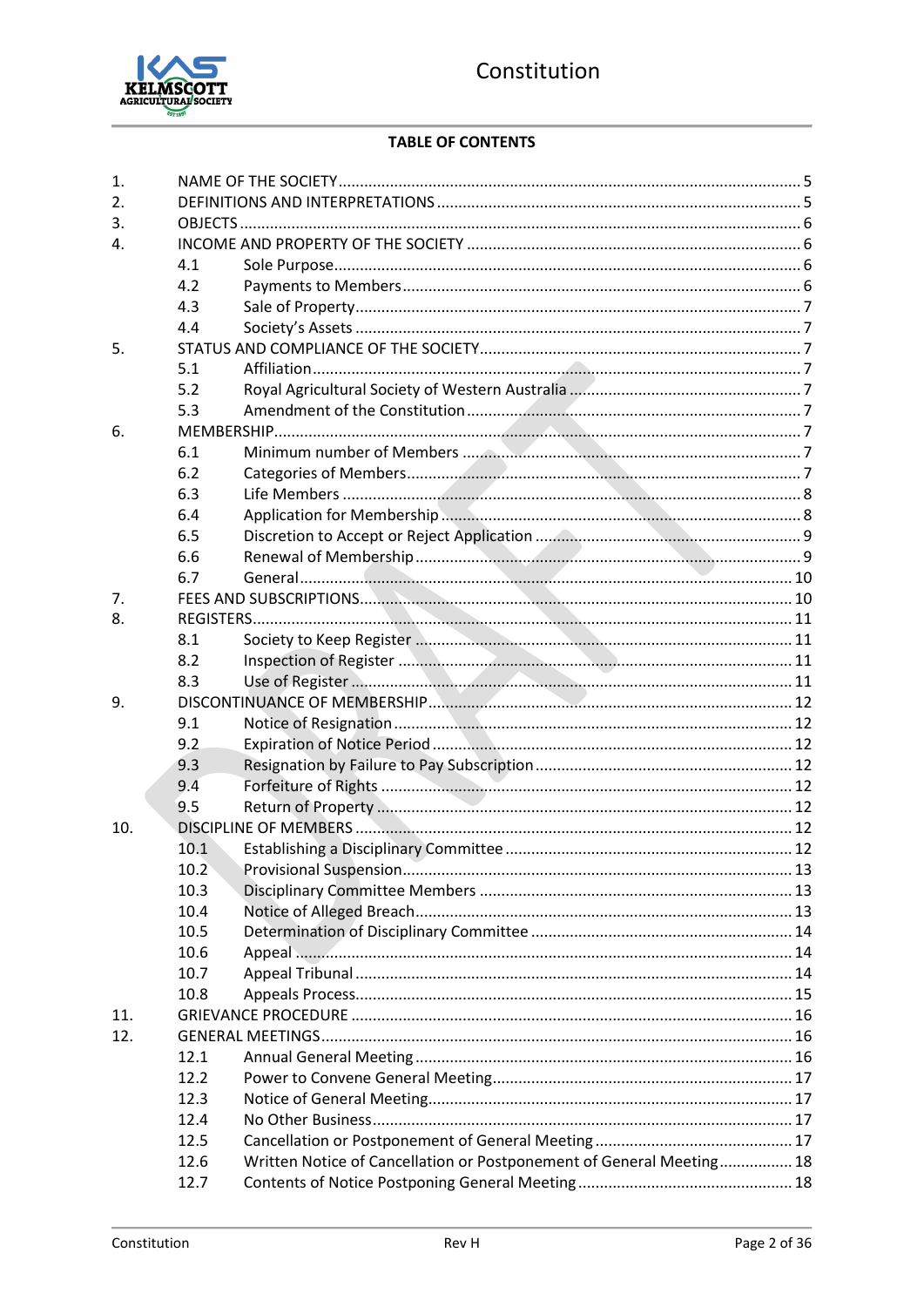

|     | 12.8               | Number of Clear Days for Postponement of General Meeting  18 |    |
|-----|--------------------|--------------------------------------------------------------|----|
|     | 12.9               |                                                              |    |
|     | 12.10              |                                                              |    |
|     | 12.11              |                                                              |    |
|     | 12.12              |                                                              |    |
| 13. |                    |                                                              |    |
|     | 13.1               |                                                              |    |
|     | 13.2               |                                                              |    |
|     | 13.3               |                                                              |    |
|     | 13.4               |                                                              |    |
|     | 13.5               |                                                              |    |
|     | 13.6               |                                                              |    |
|     | 13.7               |                                                              |    |
|     | 13.8               |                                                              |    |
|     | 13.9               |                                                              |    |
|     | 13.10              |                                                              |    |
|     | 13.11              |                                                              |    |
|     | 13.12              |                                                              |    |
|     | 13.13              |                                                              |    |
|     | 13.14              |                                                              |    |
|     | 13.15              |                                                              |    |
| 14. |                    |                                                              |    |
|     |                    |                                                              |    |
| 15. |                    |                                                              |    |
|     | 15.1               |                                                              |    |
|     | 15.2               |                                                              |    |
|     | 15.3               |                                                              |    |
|     | 15.4               |                                                              |    |
| 16. |                    |                                                              |    |
|     | 16.1               |                                                              |    |
|     | 16.2               |                                                              |    |
|     | 16.3               |                                                              |    |
|     | 16.4               |                                                              |    |
|     | 16.5               |                                                              |    |
| 17. | <b>COMMITTEES.</b> |                                                              | 25 |
|     | 17.1               |                                                              |    |
|     | 17.2               |                                                              |    |
|     | 17.3               |                                                              |    |
| 18. |                    |                                                              |    |
|     | 18.1               |                                                              |    |
|     | 18.2               |                                                              |    |
|     | 18.3               |                                                              |    |
|     | 18.4               |                                                              |    |
| 19. |                    |                                                              |    |
| 20. |                    |                                                              |    |
|     | 20.1               |                                                              |    |
|     | 20.2               |                                                              |    |
|     | 20.3               |                                                              |    |
|     | 20.4               |                                                              |    |
|     | 20.5               |                                                              |    |
| 21. |                    |                                                              |    |
|     | 21.1               |                                                              |    |
|     |                    |                                                              |    |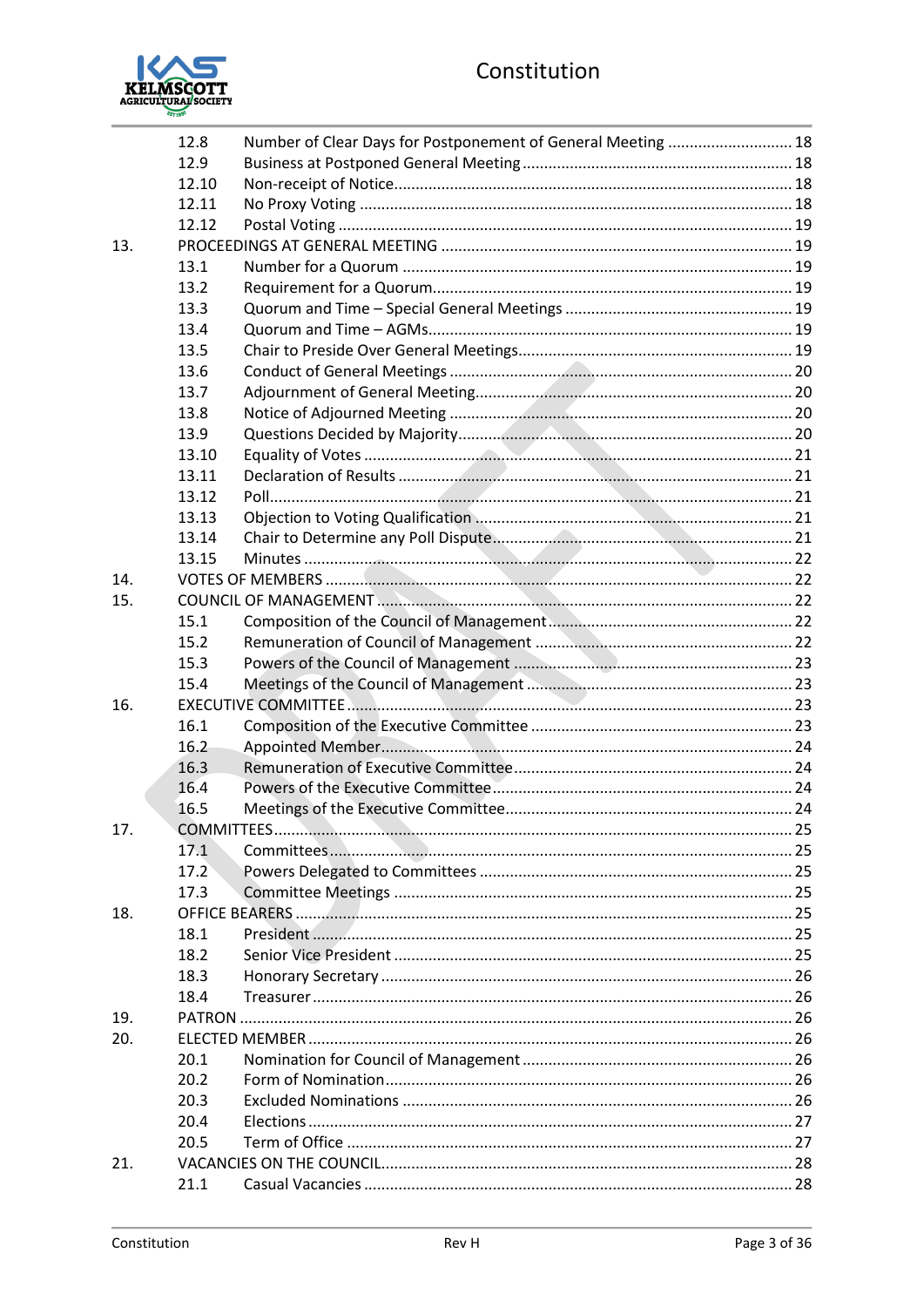

|     | 21.2 |  |      |  |
|-----|------|--|------|--|
| 22. |      |  |      |  |
|     | 22.1 |  |      |  |
|     | 22.2 |  |      |  |
|     | 22.3 |  |      |  |
|     | 22.4 |  |      |  |
|     | 22.5 |  |      |  |
|     | 22.6 |  |      |  |
|     | 22.7 |  |      |  |
|     | 22.8 |  |      |  |
|     | 22.9 |  |      |  |
| 23. |      |  |      |  |
|     | 23.1 |  |      |  |
|     | 23.2 |  |      |  |
| 24. |      |  |      |  |
|     | 24.1 |  |      |  |
|     | 24.2 |  |      |  |
| 25. |      |  |      |  |
|     | 25.1 |  |      |  |
|     | 25.2 |  |      |  |
| 26. |      |  |      |  |
|     | 26.1 |  |      |  |
|     | 26.2 |  |      |  |
|     | 26.3 |  |      |  |
|     | 26.4 |  |      |  |
|     | 26.5 |  |      |  |
|     | 26.6 |  |      |  |
|     | 26.7 |  |      |  |
| 27. |      |  |      |  |
|     | 27.1 |  |      |  |
|     | 27.2 |  |      |  |
|     | 27.3 |  |      |  |
|     | 27.4 |  |      |  |
|     | 27.5 |  | . 35 |  |
| 28. |      |  |      |  |
|     | 28.1 |  |      |  |
|     | 28.2 |  |      |  |
| 29. |      |  |      |  |
| 30. |      |  |      |  |
| 31. |      |  |      |  |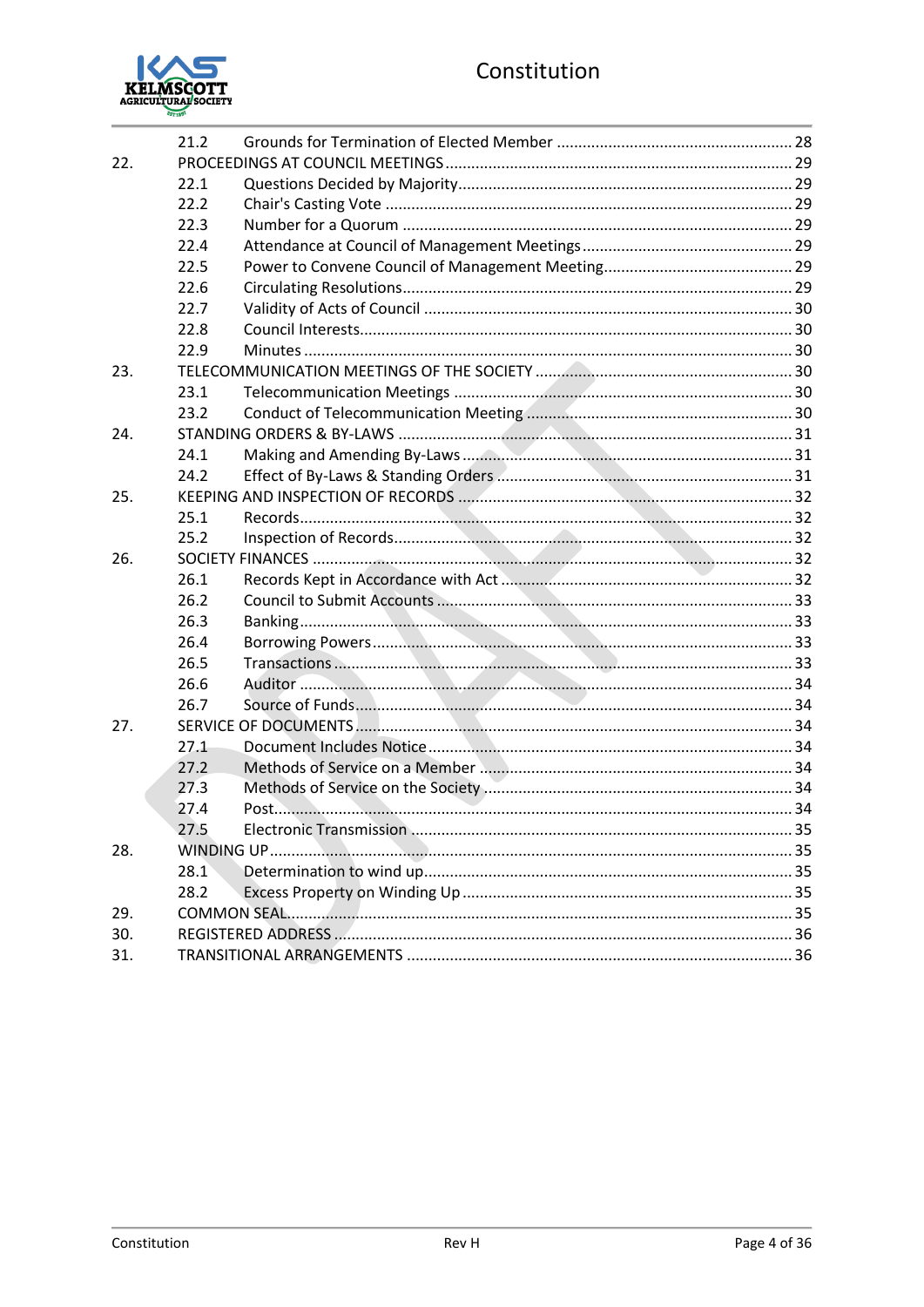

#### <span id="page-4-0"></span>**1. NAME OF THE SOCIETY**

The name of the incorporated association is Kelmscott Agricultural Society Inc. (**Society**).

#### <span id="page-4-1"></span>**2. DEFINITIONS AND INTERPRETATIONS**

In this Constitution unless the context requires otherwise:

**Act** means the *Associations Incorporation Act 2015* (WA).

**AGM** or **Annual General Meeting** means the annual General Meeting of the Society required to be held by the Society in each calendar year.

**Annual Subscription** means the annual fees payable by each category of Member as determined by the Council under **clause 7(a)**.

**By-Laws** mean a by-law made under **clause 24.1**.

**Committee** means a committee established by the Council under **clause 17**.

**Commissioner** has the same meaning as that given to it in the Act.

**Constitution** means this Constitution as amended from time to time, and a reference to a particular clause is a reference to a clause of this Constitution.

**Council** means the duly elected President and Members of the Council of Management of the Society.

**Council Meetings** means duly convened meetings of the elected Council of Management Members.

**Financial Year** means the year commencing 1<sup>st</sup> January in any calendar year.

**General Meeting** means a general meeting of Members and includes the AGM and any Special General Meeting.

**Individual Member** means a registered, financial Member of the Society who is at least 17 years of age as at  $1<sup>st</sup>$  January.

**Intellectual Property** means all rights subsisting in copyright, business names, names, trademarks (or signs), logos, designs, equipment including computer software, images (including photographs, videos, or films) or service marks relating to the Society or any activity of or conducted, promoted, or administered by the Society.

**Junior Member** means a registered Member of the Society who is younger than 17 years of age as at 1st January.

**Life Member** means a Member admitted to the Society under **clause 6.3.**

**Member** means a member of the Society under **clause 6**.

**Objects** mean the objects of the Society in **clause 3.**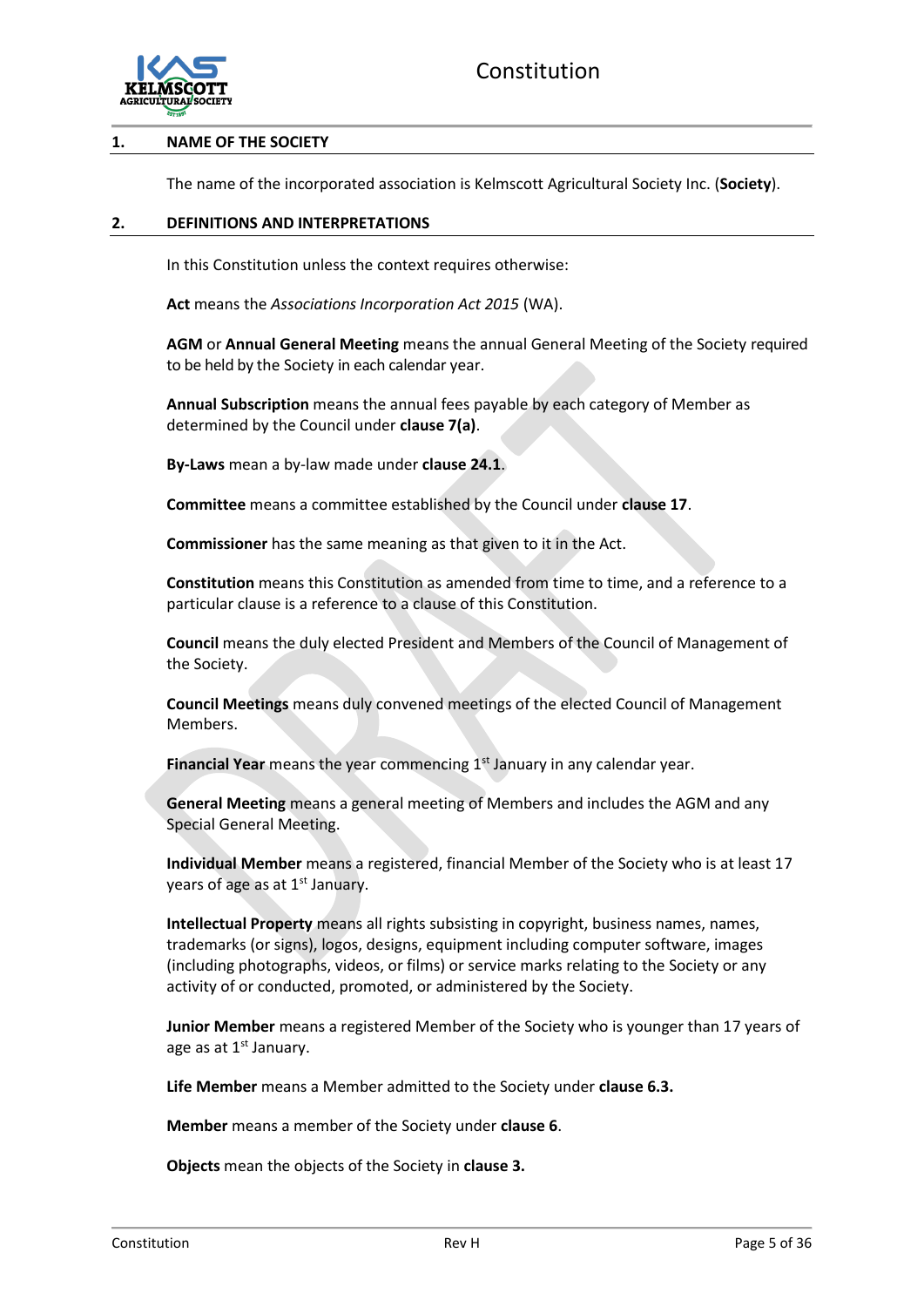

**Officer** has the same meaning as that given to it in the Act.

**RASWA** means Royal Agricultural Society of Western Australia incorporated.

**Register** means the register of Members kept in accordance with **clause 8.1**.

**Special General Meeting** means a General Meeting other than an Annual General Meeting.

**Special Resolution** has the same meaning as that given to it in the Act. A three-fourths majority vote is needed to pass a Special Resolution.

**Standing Orders** assist with the management and conduct of meetings.

**Voting Member** means those Members of the Society entitled to vote in General Meeting as set out under **clause 6.2**.

## <span id="page-5-0"></span>**3. OBJECTS**

The Objects of the Society shall be:

- (a) Primarily to conduct the annual Kelmscott Agricultural Show, in the holding of Competitive Exhibitions and Events. This may include the display of cattle, goats, poultry, pigeons, other livestock as may be determined; Horticultural and Agricultural Produce of all kinds together with such Subjects of Manufacture, Product of the Arts as may be determined;
- (b) To promote the advancement of Kelmscott, the City of Armadale, and surrounding Districts;
- (c) To promote such other objects of community interests as may encourage the involvement in social, cultural and recreational activities of the District;
- (d) To provide a venue where local recreational and interest groups can promote their activities and to raise funds.

## <span id="page-5-1"></span>**4. INCOME AND PROPERTY OF THE SOCIETY**

#### <span id="page-5-2"></span>**4.1 Sole Purpose**

The income and property of the Society must be applied solely towards the promotion of the Objects of the Society.

#### <span id="page-5-3"></span>**4.2 Payments to Members**

No part of the income or property of the Society may be paid or otherwise distributed, directly or indirectly, to any Member except for payments to a Member in good faith in the promotion of the Objects as follows:

(a) as set out in an Honorarium Policy for reimbursement of estimated costs for each role; or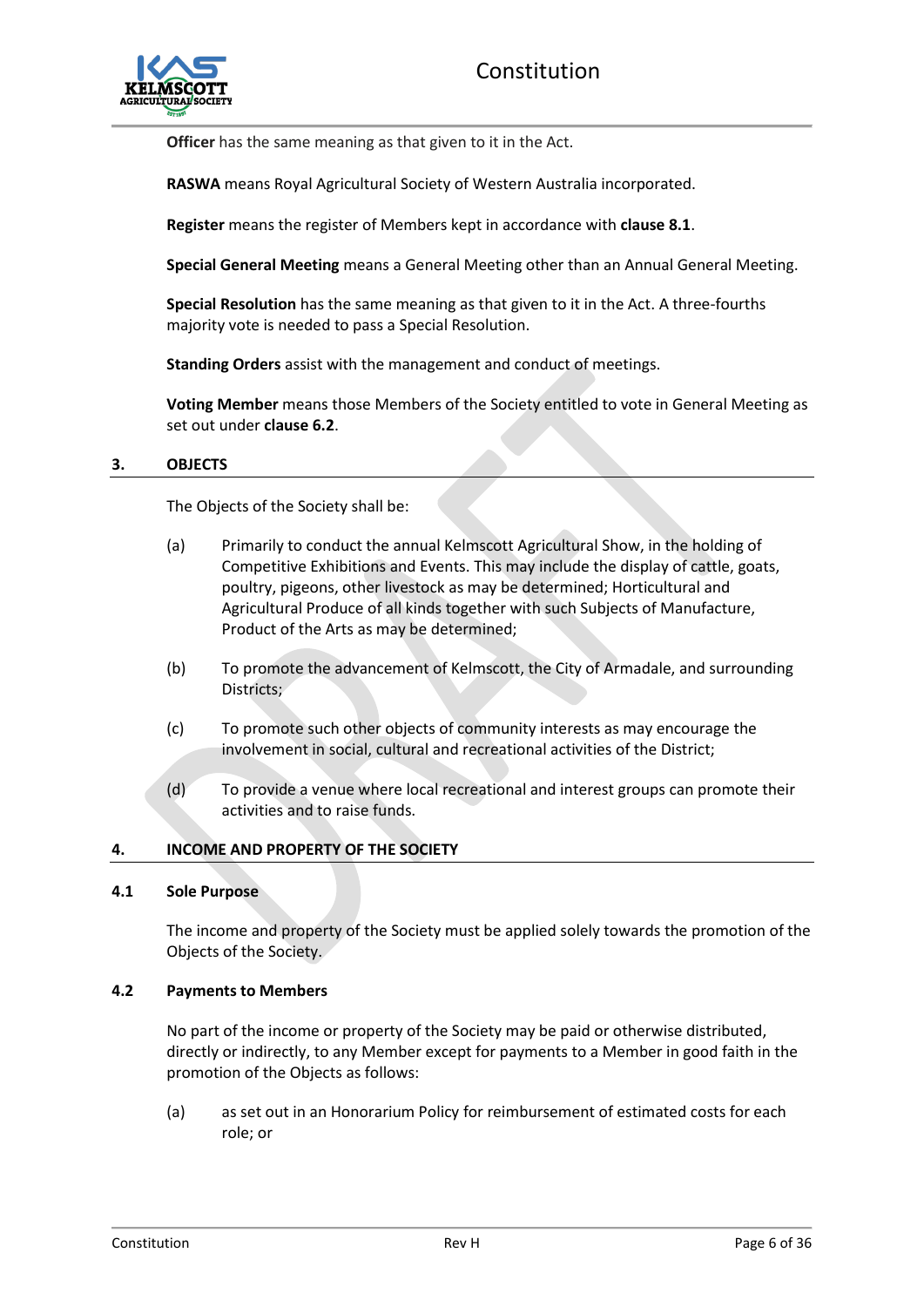

- (b) in return for any services rendered or goods supplied in the ordinary and usual course of business to the Society; or
- (c) of interest at a rate not exceeding current bank overdraft rates of interest for moneys lent; or
- (d) of reasonable rent for premises let by them to the Society.

#### <span id="page-6-0"></span>**4.3 Sale of Property**

No real property belonging to the Society shall be sold, except by the authority of a majority of members present at an Annual General Meeting or a Special General Meeting called for the purpose.

#### <span id="page-6-1"></span>**4.4 Society's Assets**

All assets, which may now exist, or from time to time be acquired by the Society, shall be vested in the name of the Society.

#### <span id="page-6-2"></span>**5. STATUS AND COMPLIANCE OF THE SOCIETY**

#### <span id="page-6-3"></span>**5.1 Affiliation**

To establish relations with Societies of a similar character by way of affiliation to RASWA.

#### <span id="page-6-4"></span>**5.2 Royal Agricultural Society of Western Australia**

The Society must not resign, disaffiliate, or otherwise seek to withdraw from RASWA.

#### <span id="page-6-5"></span>**5.3 Amendment of the Constitution**

No addition, alteration or amendment shall be made to this Constitution unless:

- (a) The Council first pass a resolution recommending the alteration and a Special Resolution is then passed at the AGM; or
- (b) A Special General Meeting called for the purpose in which a Special Resolution is then passed.

#### <span id="page-6-6"></span>**6. MEMBERSHIP**

#### <span id="page-6-7"></span>**6.1 Minimum number of Members**

The Society must have at least 10 Voting Members.

#### <span id="page-6-8"></span>**6.2 Categories of Members**

The Members of the Society shall consist of:

(a) **Ordinary Members**, who subject to this Constitution, shall have the right to receive notice of General Meetings and to be present, debate and vote at General Meetings. Ordinary Members shall have privileged entry to the Kelmscott Agricultural Show for the member and a guest;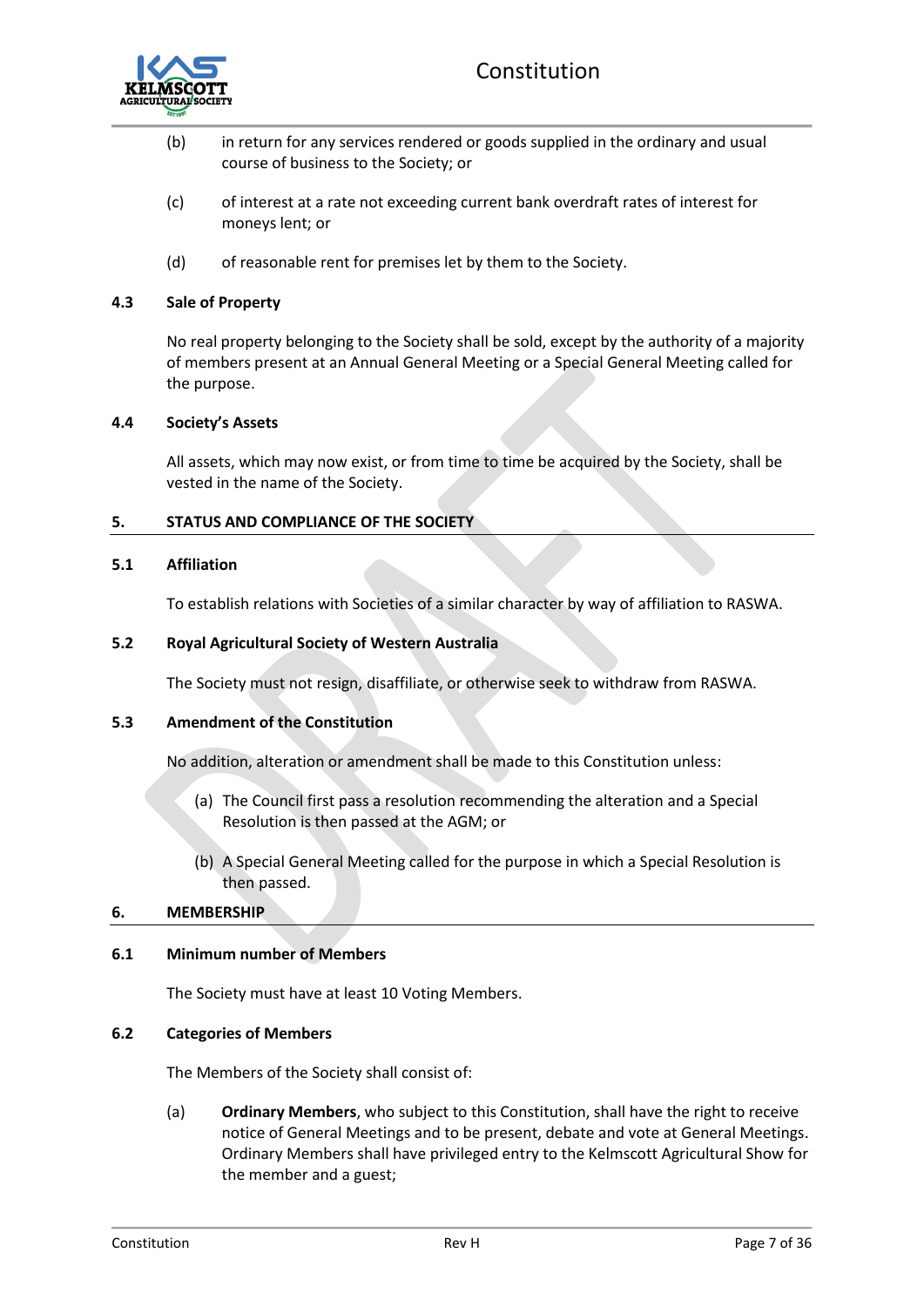

- (b) **Junior Members**, who subject to this Constitution, shall have the right to receive notice of General Meetings and to be present and debate but not vote at General Meetings. Junior Members shall have privileged entry to the Kelmscott Agricultural Show for the member; and
- (c) **Life Members**, who subject to this Constitution, shall have the right to receive notice of General Meetings and to be present, debate and vote at General Meetings. Life Members shall have privileged entry to the Kelmscott Agricultural Show for the member and a guest; and
- (d) **Affiliate Members**, who subject to this Constitution, shall have the right to receive notice of General Meetings and to be present and debate but not vote at General Meetings. Affiliate Members shall have privileged entry to the Kelmscott Agricultural Show for the member and a guest.

## <span id="page-7-0"></span>**6.3 Life Members**

- (a) The Council may recommend to the Annual General Meeting that any member be appointed as a Life Member.
- (b) The nomination for Life Membership shall:
	- (i) be restricted to a person who has a minimum of 10 years membership; and
	- (ii) who has rendered distinguished service to the Society; and
	- (iii) be proposed in writing by at least two members of the Council.
- (c) The nomination must be received by the Secretary at least 8 weeks prior to the Annual General Meeting.
- (d) A secret ballot of Members will be conducted by the Secretary and overseen by the President at least 21 days prior to the Annual General Meeting. 75% of votes received must be in favour of the Life Membership in order for the Life Membership to be conferred.
- (e) If the secret ballot is successful, the result of the ballot will be announced to the Annual General Meeting to confer Life Membership (subject to **clause 6.3(f)**).
- (f) A person must accept or reject the Society's resolution to confer Life Membership. Upon acceptance, the person's details shall be entered upon the Register, and from the time of entry on the Register the person shall be a Life Member.
- (g) At the time of adoption of this Constitution, the Life Members of the Society shall be those persons currently recognised by the Society as Life Members.

#### <span id="page-7-1"></span>**6.4 Application for Membership**

(a) Any Person by giving their name and address and by payment of the annual subscription fee, may apply for Ordinary or Junior Membership and be duly constituted a Member and have all the rights and privileges of Membership.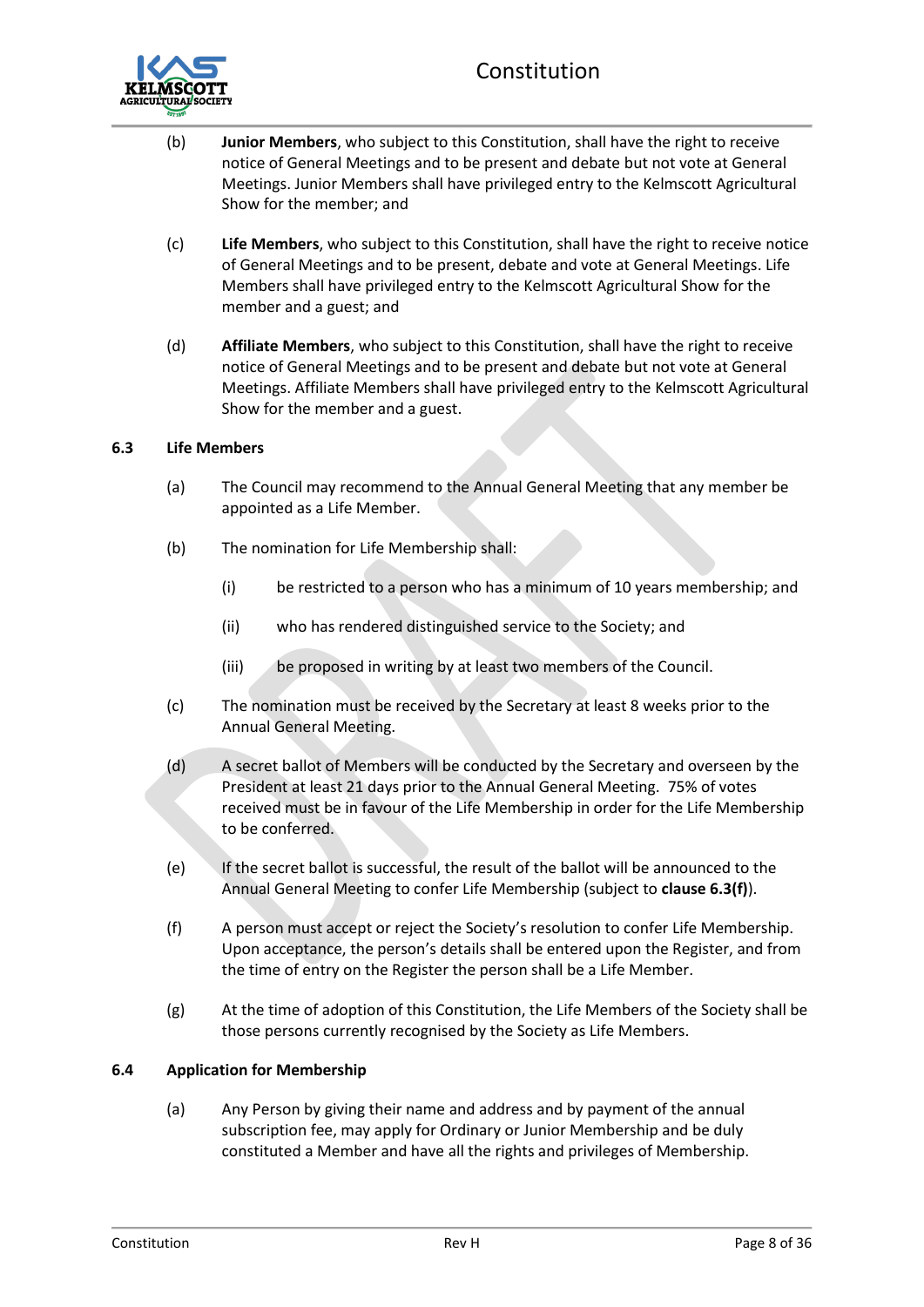

- (b) Any Firm or Company may nominate a representative to apply for Ordinary Membership and be duly constituted a Member and have all the rights and privileges of membership.
- (c) Subject to this Constitution or any procedures set by the Council from time to time, an application for membership as a Member, except as a Life Member which is governed by **clause [6.3](#page-7-0)**, must be:
	- (i) proposed by a Society Member;
	- (ii) in writing on the form prescribed from time to time by the Council, which is signed by both the Society Member mentioned in (i) and the applicant;
	- (iii) lodged with the Society; and
	- (iv) accompanied by the appropriate fee (if any).

## <span id="page-8-0"></span>**6.5 Discretion to Accept or Reject Application**

- (a) The Council shall consider applications for membership at the next Council meeting.
- (b) The Council may accept or reject an application, irrespective of whether:
	- (i) the applicant is a new applicant making an application under **claus[e 6.4](#page-7-1)**; or
	- (ii) the applicant has complied with the requirements in **clause [6.4](#page-7-1)** or not.
- (c) The Council is not required or compelled to provide any reason for such acceptance or rejection.
- (d) Where the Council accepts an application, the applicant shall become a Member. Membership shall be deemed to commence upon acceptance of the application by the Council. The Register shall be amended accordingly as soon as practicable.
- (e) Where the Council rejects an application, it shall refund any fees forwarded with the application and the application shall be deemed rejected by the Society.
- (f) There is no right of appeal where the Council rejects an application for membership.

#### <span id="page-8-1"></span>**6.6 Renewal of Membership**

- (a) Membership of the Society (other than Life Membership) expires annually at the end of the financial year.
- (b) Members (other than Life Members) must reapply for membership of the Society in accordance with the procedures set down by the Council from time to time.
- (c) The Council may accept or reject a reapplication for membership in accordance with **clause [6.5](#page-8-0)**.
- (d) Upon reapplication a Member must provide details of any change in their personal details, and any other information reasonably required by the Council.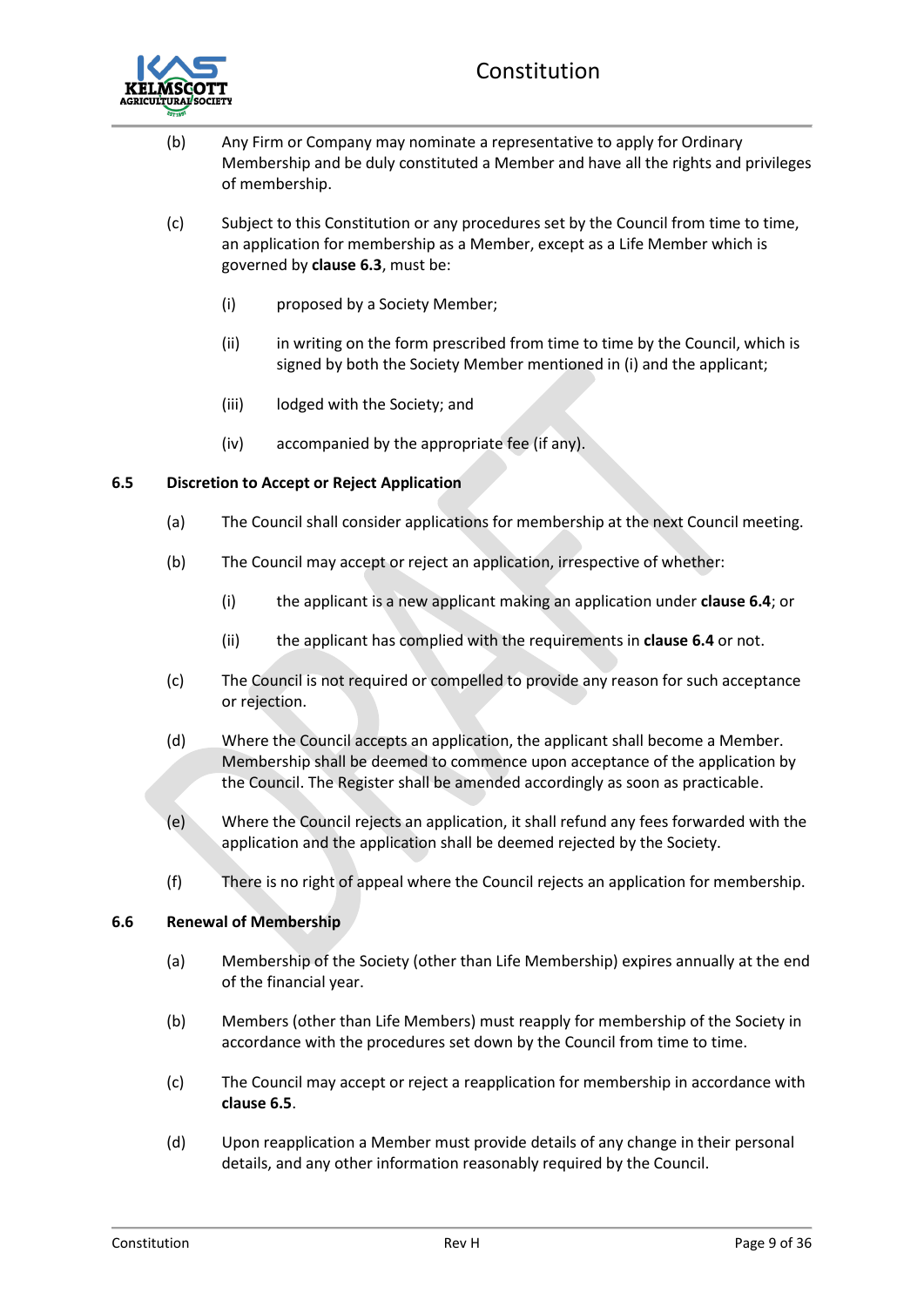

- (e) A Member who has failed to reapply for membership or fails to make payment of the annual membership fee within 3 months after the due date, ceases on the expiry of that period to be a member of the society. The Council shall review the list of members with overdue annual membership fees at the next Council meeting and approve any extension of due dates for extenuating circumstances.
- (f) Subject to sub-rule (e), any members who shall be three months in arrears in payment of their annual membership fee shall not be entitled to hold, or continue to hold any Office in the Society, or to any privileges of membership.
- (g) A Member who has failed to reapply for membership or fails to make payment on or before the due date, will become a non-financial member without voting rights and not entitled to hold any Office in the Society (see **Standing Order 37**)

## <span id="page-9-0"></span>**6.7 General**

- (a) No Member whose membership ceases has any claim against the Society or the Council for damages or otherwise arising from cessation or termination of membership.
- (b) Membership is personal to each Member. No Member shall, or purport to, assign the rights comprising or associated with membership to any other person and any attempt to do so shall be void.
- (c) Members must treat all staff, contractors and representatives of the Society and all other Members with respect and courtesy at all times.
- (d) Members must not act in a manner unbecoming of a Member or prejudicial to the Objects and/or interests of the Society.

## <span id="page-9-1"></span>**7. FEES AND SUBSCRIPTIONS**

- (a) The Council must determine from time to time (ordinarily at the November Council meeting):
	- (i) the amount payable by an applicant for membership;
	- (ii) the amount of the annual membership fee payable by each Member, or any category of Members; and
	- (iii) any other amount to be paid by each Member, or any category of Members, whether of a recurrent or any other nature.
- (b) The Council is empowered to prevent any Member whose Annual Subscription or any other fees are in arrears from exercising the whole or any of the rights or privileges of membership of the Society, including but not limited to the right to vote at General Meetings.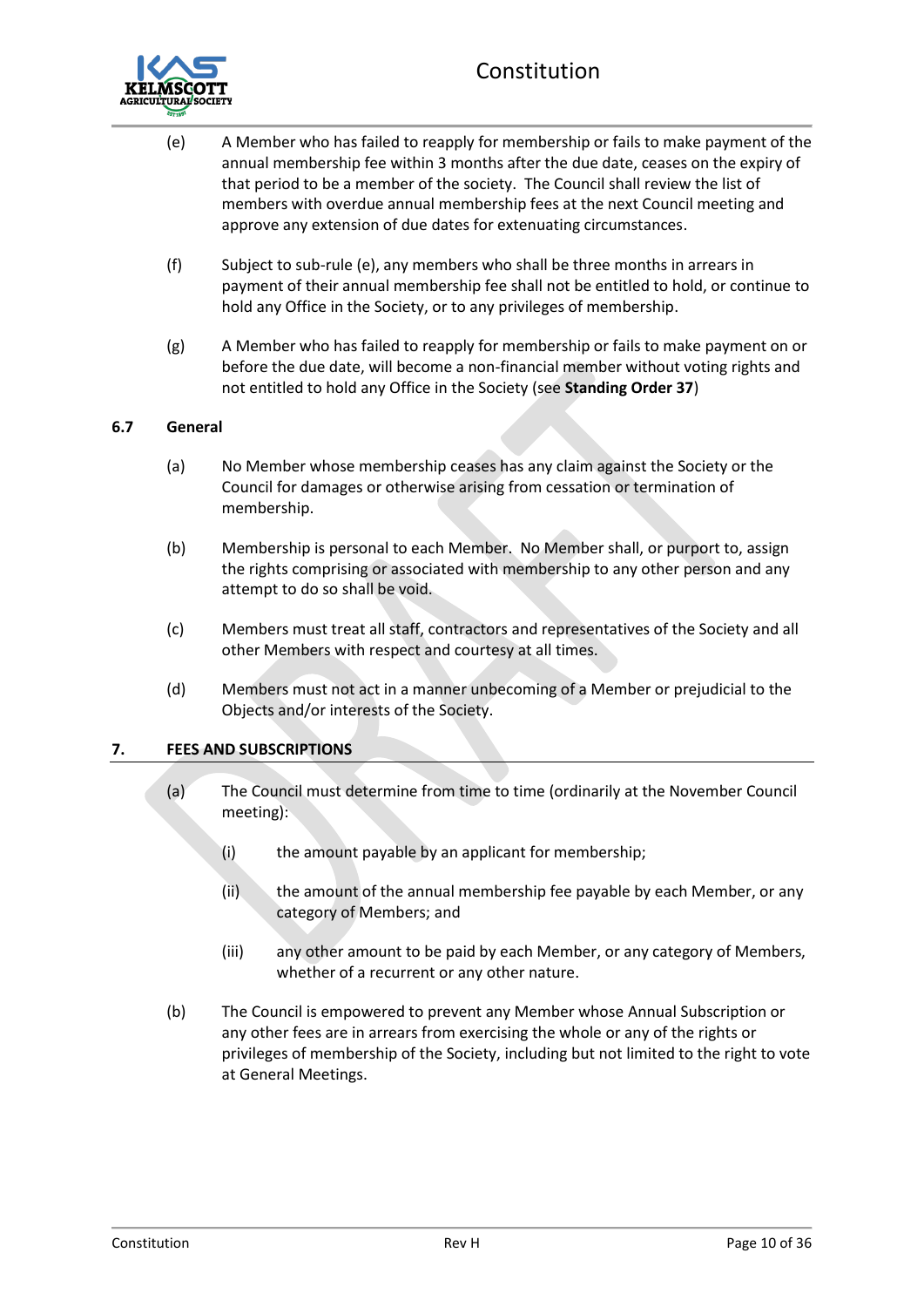

## <span id="page-10-0"></span>**8. REGISTERS**

#### <span id="page-10-1"></span>**8.1 Society to Keep Register**

The Society shall keep and maintain a Register in accordance with the Act in which shall be entered (as a minimum):

- (a) the full name, one or more of the residential or postal or email address, category of membership, and date of entry of each Member including Life Members;
- (b) the full name, one or more of the residential or postal or email address and date of entry to office of each member of the Council of Management, person who is authorised to use the common seal of the Society and any person appointed to act as trustee on behalf of the Society; and
- (c) where applicable, the date of termination of membership of any Member.

Members and any person referenced in this **claus[e 8.1](#page-10-1)** shall provide notice of any change and required details to the Society within 28 days of such change.

#### <span id="page-10-4"></span><span id="page-10-2"></span>**8.2 Inspection of Register**

- (a) Having regard to the Act and subject to this **clause [8.2](#page-10-2)**, the Register shall be available for inspection and copying by Members, upon reasonable request to the Council. A Member may also in writing request the Council provide the Member with a copy of the Register.
- (b) Where a Member wishes to copy, or wishes to receive a copy, of the Register, the Member must first provide to the Council a statutory declaration setting out the purpose for which the copy is required and declaring the purpose is connected with the affairs of the Society.
- (c) Subject to the Act, the Council may determine a reasonable charge for the cost of complying with a request under **claus[e 8.2\(a\)](#page-10-4)**.

## <span id="page-10-3"></span>**8.3 Use of Register**

Subject to the Act, confidentiality considerations and privacy laws:

- (a) the Council may use the Register to further the Objects, in such manner as the Council considers appropriate; and
- (b) a Member must only use or disclose information in the Register for a purpose that is directly connected with the affairs of the Society or that is related to the administration of the Act.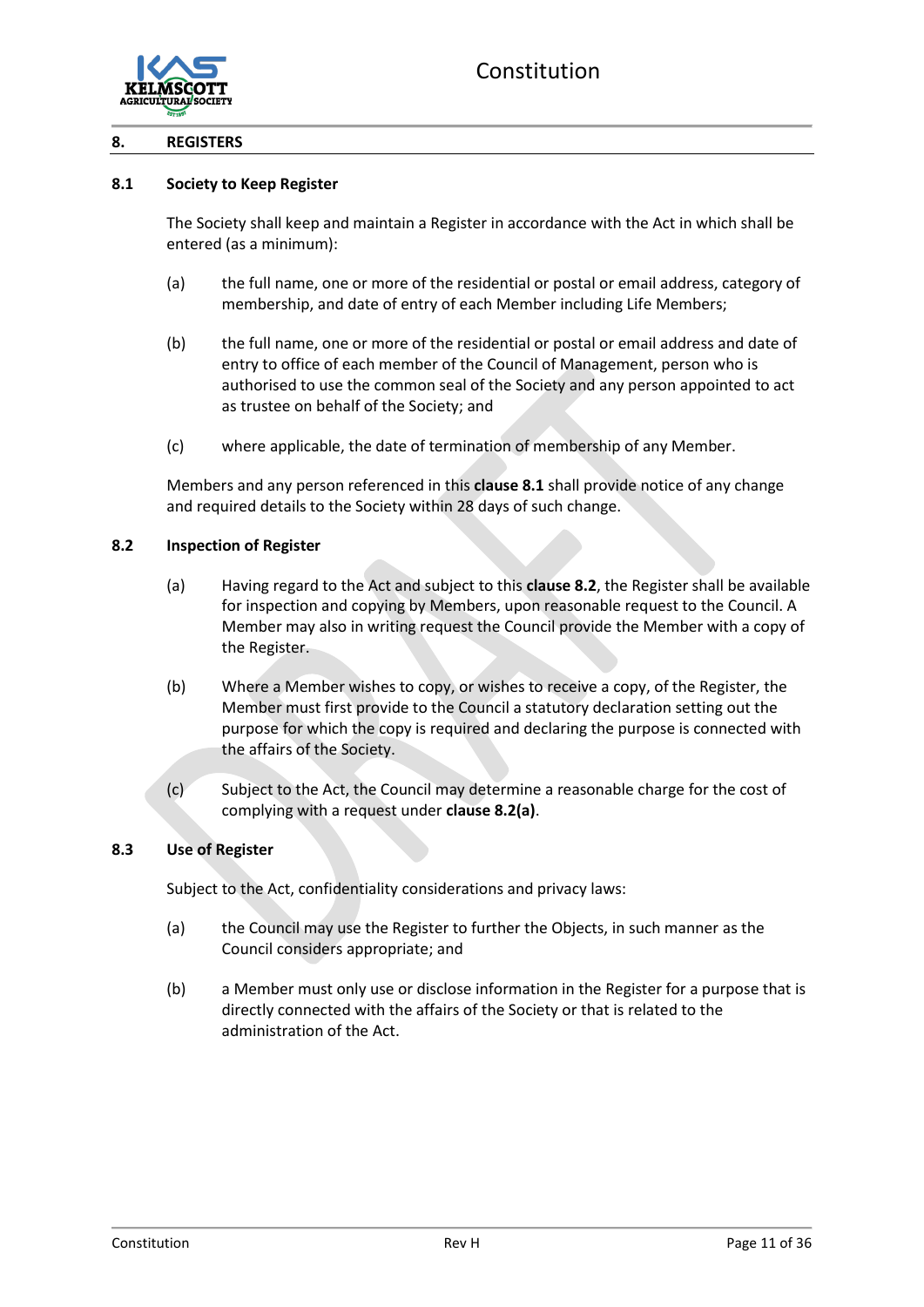

#### <span id="page-11-0"></span>**9. DISCONTINUANCE OF MEMBERSHIP**

#### <span id="page-11-1"></span>**9.1 Notice of Resignation**

Any Member who has paid all monies due and payable to the Society may resign from the Society by giving thirty days' notice in writing to the Council of such intention to resign. Upon the expiration of that period of notice, the Member shall cease to be a member.

#### <span id="page-11-2"></span>**9.2 Expiration of Notice Period**

Upon the expiration of a notice given under **clause [9.1](#page-11-1)**, an entry, recording the date on which the Member who gave notice ceased to be a Member, shall be recorded in the Register.

#### <span id="page-11-3"></span>**9.3 Resignation by Failure to Pay Subscription**

- (a) Subject to **clause 6.6**, a Member is taken to have resigned if:
	- (i) the Member's Annual Membership Fee is outstanding in accordance with Clause **6.6(e)** or
	- (ii) if no Annual Membership Fee is payable:
		- (a) the Council has made a written request to the Member to confirm that he or she wishes to remain a Member; and
		- (b) the Member has not, within one month after receiving that request, confirmed in writing that he or she wishes to remain a Member.
- (b) Should a sufficient explanation be made to the Council for the failure to pay subscription or reason for not responding to a request, the Council shall have the power to restore the Membership upon payment of the amount due (if any).

## <span id="page-11-4"></span>**9.4 Forfeiture of Rights**

A Member who ceases to be a Member, for whatever reason, shall forfeit all right in and claim upon the Society and its property.

## <span id="page-11-5"></span>**9.5 Return of Property**

A Member who is deemed to no longer be a member of the Society must return all property of the Society.

#### <span id="page-11-6"></span>**10. DISCIPLINE OF MEMBERS**

#### <span id="page-11-7"></span>**10.1 Establishing a Disciplinary Committee**

Where the Executive Committee is advised of an allegation (not being vexatious, trifling or frivolous) or considers that a Member has allegedly: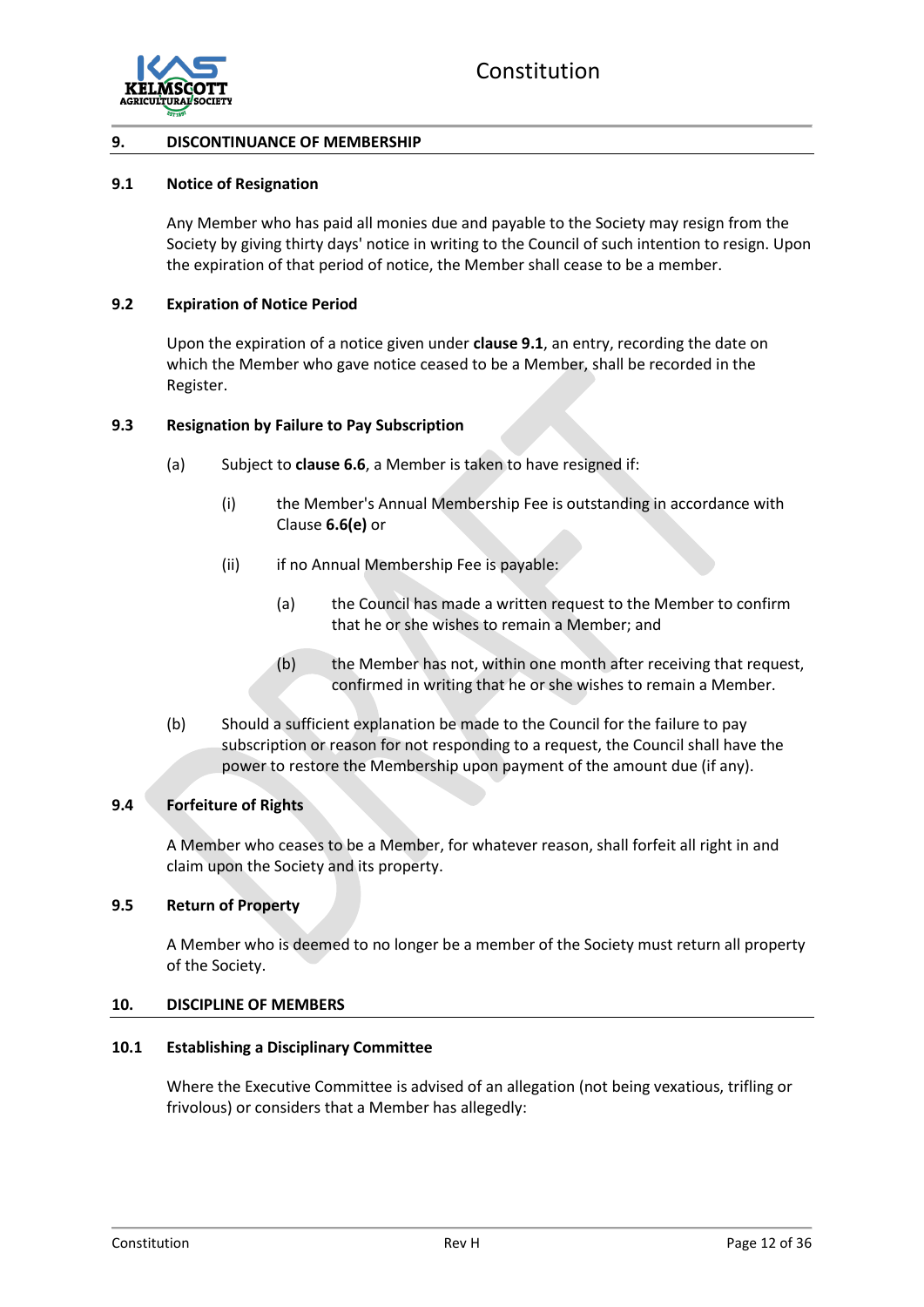

- (a) breached, failed, refused, or neglected to comply with a provision of this Constitution, the By-Laws or any resolution or determination of the Council or any duly authorised Committee; or
- (b) acted in a manner unbecoming of a Member or prejudicial to the Objects and the interests of the Society, or another Member; or
- (c) brought themselves, another Member, or the Society into disrepute,

the Executive Committee may establish a disciplinary Committee to convene to hear a matter against any Member and to determine what action, if any, to take against that Member (**Disciplinary Hearing**), and that Member, will be subject to, and submits unreservedly to the jurisdiction, disciplinary procedures and penalties and the appeal mechanisms (if any) in this Constitution.

#### <span id="page-12-0"></span>**10.2 Provisional Suspension**

- (a) Upon establishing a disciplinary Committee in accordance with **claus[e 10.1](#page-11-7)** the Executive Committee may provisionally suspend the Member subject to the Disciplinary Hearing until such time as the disciplinary Committee makes a finding.
- (b) The disciplinary Committee may lift a provisional suspension prior to making a finding at the Disciplinary Hearing.

#### <span id="page-12-1"></span>**10.3 Disciplinary Committee Members**

The members of the disciplinary Committee:

- (a) must include 3 members;
- (b) must include at least 1 member of the Executive Committee;
- (c) may be Council Members or anyone else appointed by the Executive Committee; but
- (d) must not be biased against, or in favour of, the Member concerned.

#### <span id="page-12-2"></span>**10.4 Notice of Alleged Breach**

- (a) Where a disciplinary Committee is established the Society shall serve on the Member not earlier than 14 days and not later than 28 days before the Disciplinary Hearing is to be held, a notice in writing:
	- (i) setting out the alleged breach of the Member and the grounds on which it is based;
	- (ii) stating that the Member may address the disciplinary Committee at the Disciplinary Hearing;
	- (iii) stating the date, place, and time of that Disciplinary Hearing; and
	- (iv) informing the Member that he or she may do one or more of the following:
		- (a) attend that Disciplinary Hearing; and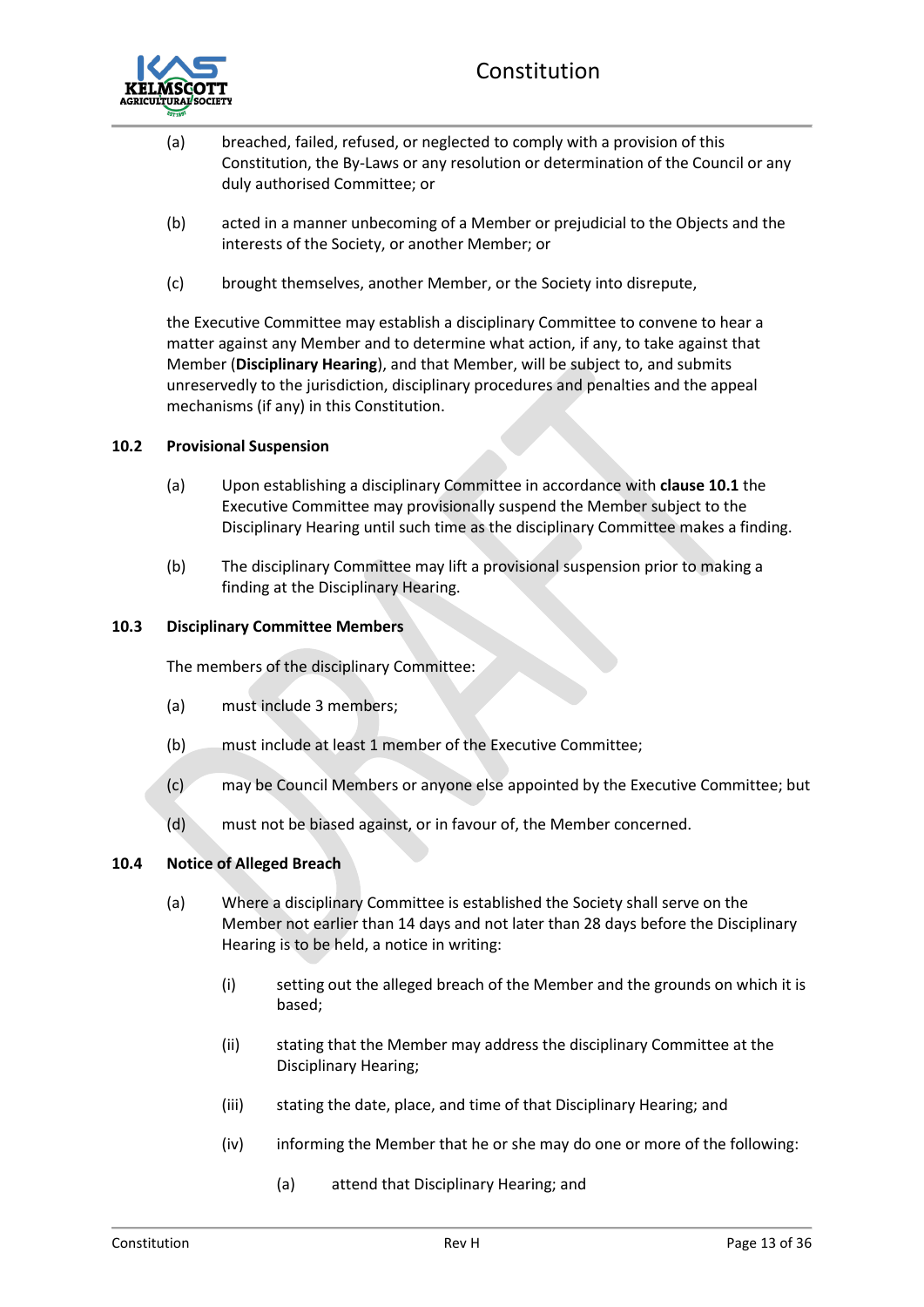

(b) give the disciplinary Committee prior to or at that meeting a written statement regarding the alleged breach.

## <span id="page-13-0"></span>**10.5 Determination of Disciplinary Committee**

- (a) The disciplinary Committee shall ensure that the Disciplinary Hearing accords with the principles of natural justice by ensuring that:
	- (i) the Member has the opportunity to be heard and to call witnesses; and
	- (ii) due consideration is given to any written statement submitted by the Member or a witness,

before determining whether the alleged breach occurred.

- (b) The disciplinary Committee must review all facts and testimony to determine by majority vote if there was a breach. A report shall be drafted by the disciplinary Committee which details the facts and makes a recommendation on what penalty (if any) shall be given to the Member.
- (c) The report is to be presented to the Executive Committee for review and approval. The Executive Committee must give notice (of the breach and the penalty imposed) to the Council at the next Council Meeting.
- <span id="page-13-5"></span>(d) The penalties able to be given to the Member by the disciplinary Committee include:
	- (i) expel a Member from the Society; or
	- (ii) suspend a Member from membership of the Society or accessing certain privileges of membership for a specified period; or
	- (iii) impose such other penalty, action or educative process.

#### <span id="page-13-1"></span>**10.6 Appeal**

- (a) Subject to **claus[e 10.6\(b\)](#page-13-3)**, an appeal tribunal may be appointed by the Council to hear and adjudicate on any appeal lodged by a Member against the decision of the Disciplinary Committee.
- <span id="page-13-3"></span>(b) An appeal may only be lodged by a party directly affected by a decision and where such an appeal is based on the ground that new information or evidence can be presented that was not available at the time of the original decision being appealed against.

#### <span id="page-13-4"></span><span id="page-13-2"></span>**10.7 Appeal Tribunal**

- (a) The Council will appoint an appeal tribunal to determine an appeal lodged in accordance with the provisions of **clause [10.6](#page-13-1)**. The composition of an appeal tribunal shall be:
	- (i) an individual with legal training or experience in dispute resolution; or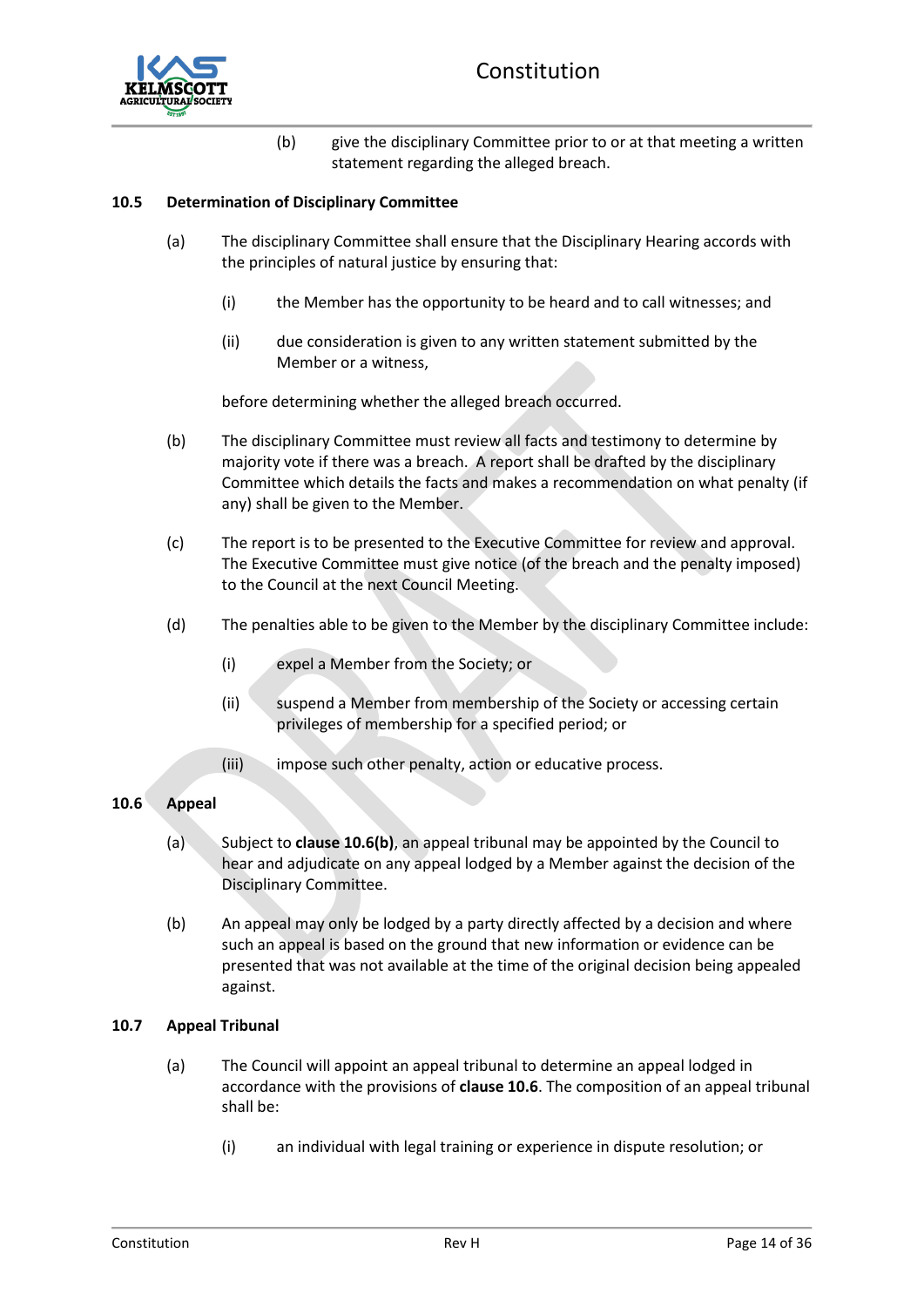

- (ii) a panel of 3 persons deemed suitable by the Council including a chair appointed with legal training or experience in dispute resolution.
- (b) No member of the appeal tribunal under **clauses [10.7\(a\)](#page-13-4)** may have been a party to or directly interested in the decision under appeal or the original matter brought for determination.

#### <span id="page-14-0"></span>**10.8 Appeals Process**

- (a) A request for an appeal against a decision of the disciplinary committee must be forwarded to the Council in writing within 7 calendar days of the relevant party being given notice of the Disciplinary Committee decision.
- (b) The lodgement of appeal must be accompanied by payment of an appeal fee as determined by the Council. The fee shall be fully refundable if the appeal is successful.
- (c) The Council shall determine at the next Council meeting whether the appeal falls within the grounds for appeal under **clause [10.6\(b\)](#page-13-3)**. If satisfied, an appeal tribunal will be appointed within 7 days of the Council meeting.
- (d) The appeal tribunal will schedule a date and venue for a hearing as soon as possible and no later than 21 days after the Council meeting.
- (e) If, as the circumstances may be, all parties are unable to be present at an appeal hearing, they may participate by teleconference or other medium as determined appropriate at the discretion of the appeal tribunal.
- (f) The parties will be advised of the grounds for appeal and invited to lodge written submissions which must be received no later than 2 business days prior to the scheduled appeal hearing. All written submissions will be distributed to all parties and the appeal tribunal in a timely manner prior to the hearing.
- (g) The appeal tribunal will consider the appeal in accordance with the principles of a natural justice as broadly outlined in **clause [10.5](#page-13-0)**.
- (h) The appeal tribunal may adjourn a hearing to obtain further information or evidence.
- (i) At the conclusion of the hearing the appeal tribunal shall:
	- (i) uphold the appeal and rescind the original decision; or
	- (ii) dismiss the appeal; or
	- (iii) dismiss the appeal and review the penalty within the provisions of **clause [10.5\(d\)](#page-13-5)**.
- (j) The decision of the appeal tribunal shall be final.
- (k) The appeal tribunal must forward to the Executive Committee and Council a written report outlining their determination of the matter.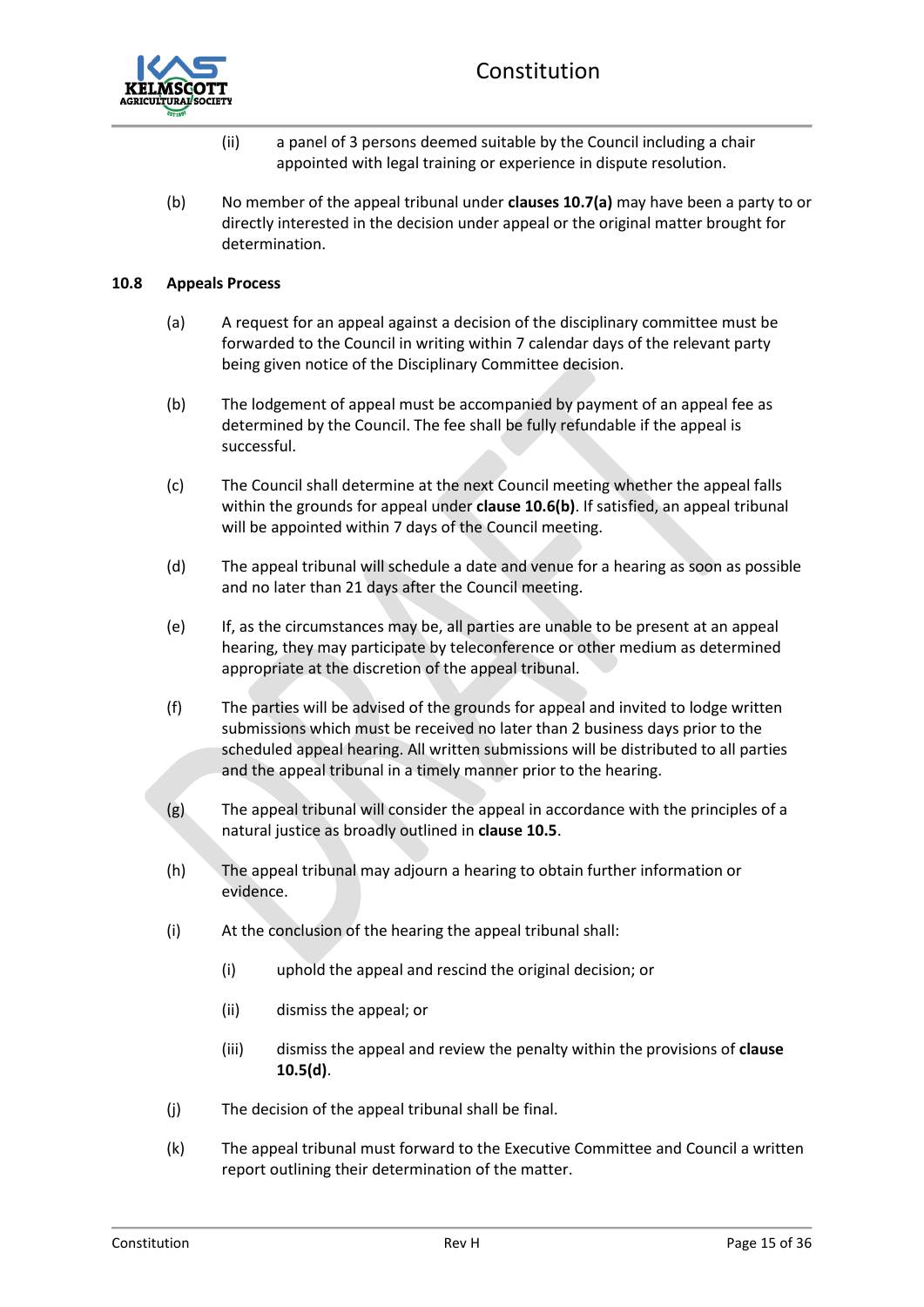

#### <span id="page-15-0"></span>**11. GRIEVANCE PROCEDURE**

- (a) The grievance procedure set out in this clause applies to disputes under this Constitution between a Member and:
	- (i) another Member; or
	- (ii) the Society.
- (b) The parties to the dispute must meet (which may, if agreed by the parties, take place by using any technology that allows the parties to communicate with each other clearly and simultaneously) and discuss the matter in dispute, and, if possible, resolve the dispute within 14 days after the dispute comes to the attention of all parties.
- (c) If the parties are unable to resolve the dispute at the meeting or if a party fails to attend that meeting, then the parties may, within 10 days, refer the dispute to the Western Australian Dispute Resolution Association (or such other similar body in circumstances where the Western Australian Dispute Resolution Association is no longer in existence) for resolution.
- (d) The Council may prescribe additional grievance procedures in By-Laws consistent with this clause.

#### <span id="page-15-1"></span>**12. GENERAL MEETINGS**

#### <span id="page-15-2"></span>**12.1 Annual General Meeting**

Annual General Meetings of the Society are to be held:

- (a) according to the Act, including at least once in each calendar year;
- (b) within 3 months of the end of financial year unless an exemption is provided by the Commissioner; and
- (c) otherwise as determined by the President (including date and venue).

The business to be transacted at the AGM shall be:

- (a) to receive and confirm minutes of the previous AGM;
- (b) to receive the President's Report;
- (c) consideration of the Annual Report and audited yearly statement of accounts covering the twelve months ending  $31<sup>st</sup>$  December;
- (d) the election of the Executive Committee, Councillors and Auditor;
- (e) conferring of Life Membership (if applicable);
- (f) to consider items of Special Business for which notice of motion has been given to the Secretary at least 7 days before the date fixed for the meeting; and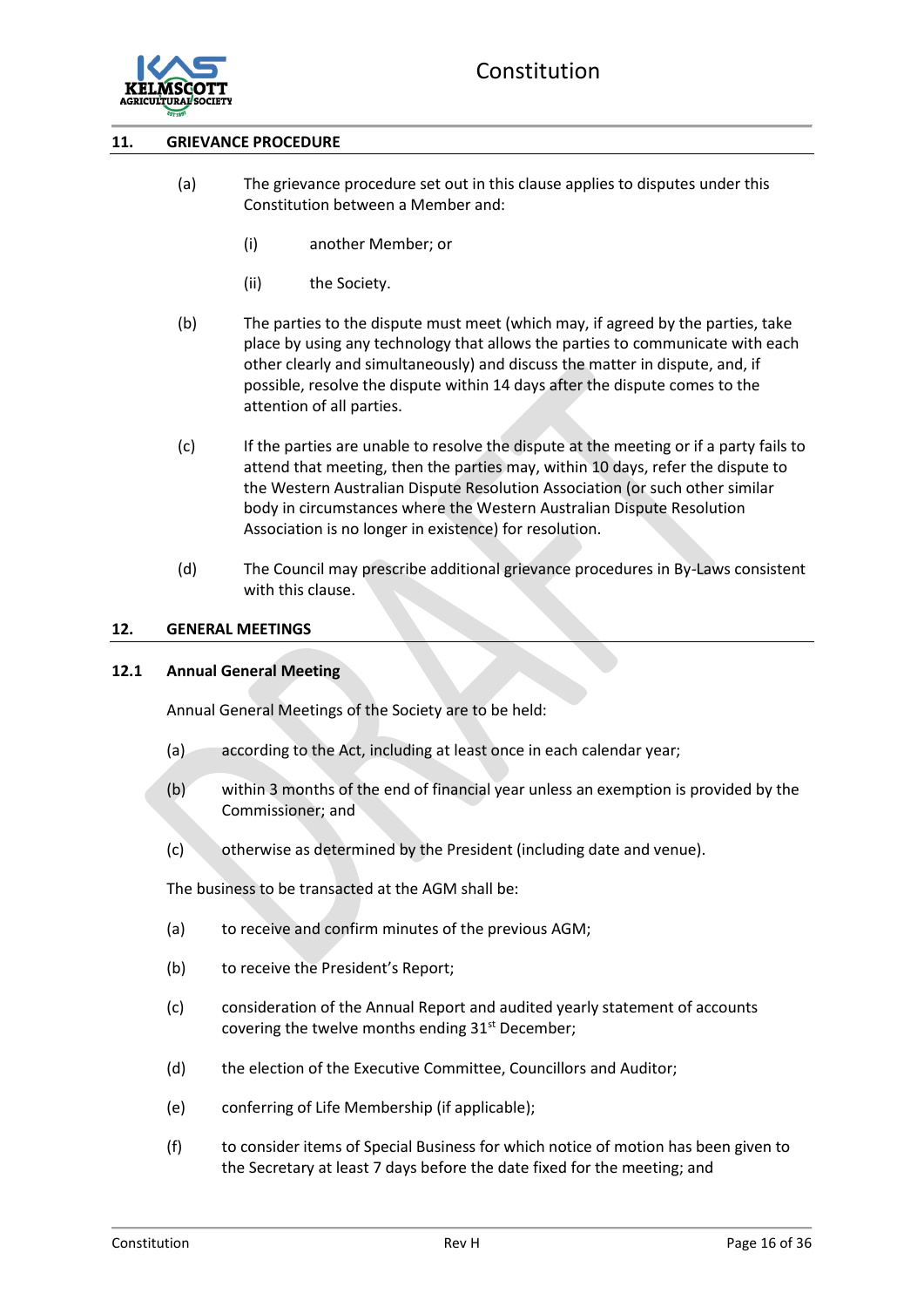

(g) attend to any other business for which the Council is competent to consider.

## <span id="page-16-0"></span>**12.2 Power to Convene General Meeting**

- (a) The President may convene a General Meeting when they think fit and must do so if required by the Act.
- (b) The Honorary Secretary must on the requisition in writing of at least 20% of the Voting Members convene a General Meeting.
- (c) The Honorary Secretary must on the requisition in writing of at least 6 Members of the Council convene a General Meeting.

## <span id="page-16-1"></span>**12.3 Notice of General Meeting**

- (a) Notice of a General Meeting of Members must be given:
	- (i) to all Members and the auditor of the Society; and
	- (ii) in accordance with **clause 27** and the Act.
- (b) At least 21 days prior to the proposed date of the AGM, the Council will request from Voting Members notices of motions, which must be received no less than 7 days prior to the AGM.
- (c) At least 7 days' notice of the time and place of a General Meeting must be given, together with:
	- (i) all information required to be included in accordance with the Act;
	- (ii) in the case of a proposed Special Resolution, the intention to propose the Special Resolution and the terms of the proposed Special Resolution;
	- (iii) where applicable, any notice of motion received from any Voting Member; and
	- (iv) where applicable, a list of all nominations received for positions to be elected at the relevant General Meeting.

#### <span id="page-16-2"></span>**12.4 No Other Business**

No business other than that stated in the notice of meeting may be transacted at a General Meeting.

#### <span id="page-16-3"></span>**12.5 Cancellation or Postponement of General Meeting**

Where a General Meeting (including an AGM) is convened by the President they may, if they think fit, cancel the meeting or postpone the meeting to a date and time they determine. However, this clause does not apply to a General Meeting convened by:

- (a) Voting Members according to the Act;
- (b) the President at the request of Members;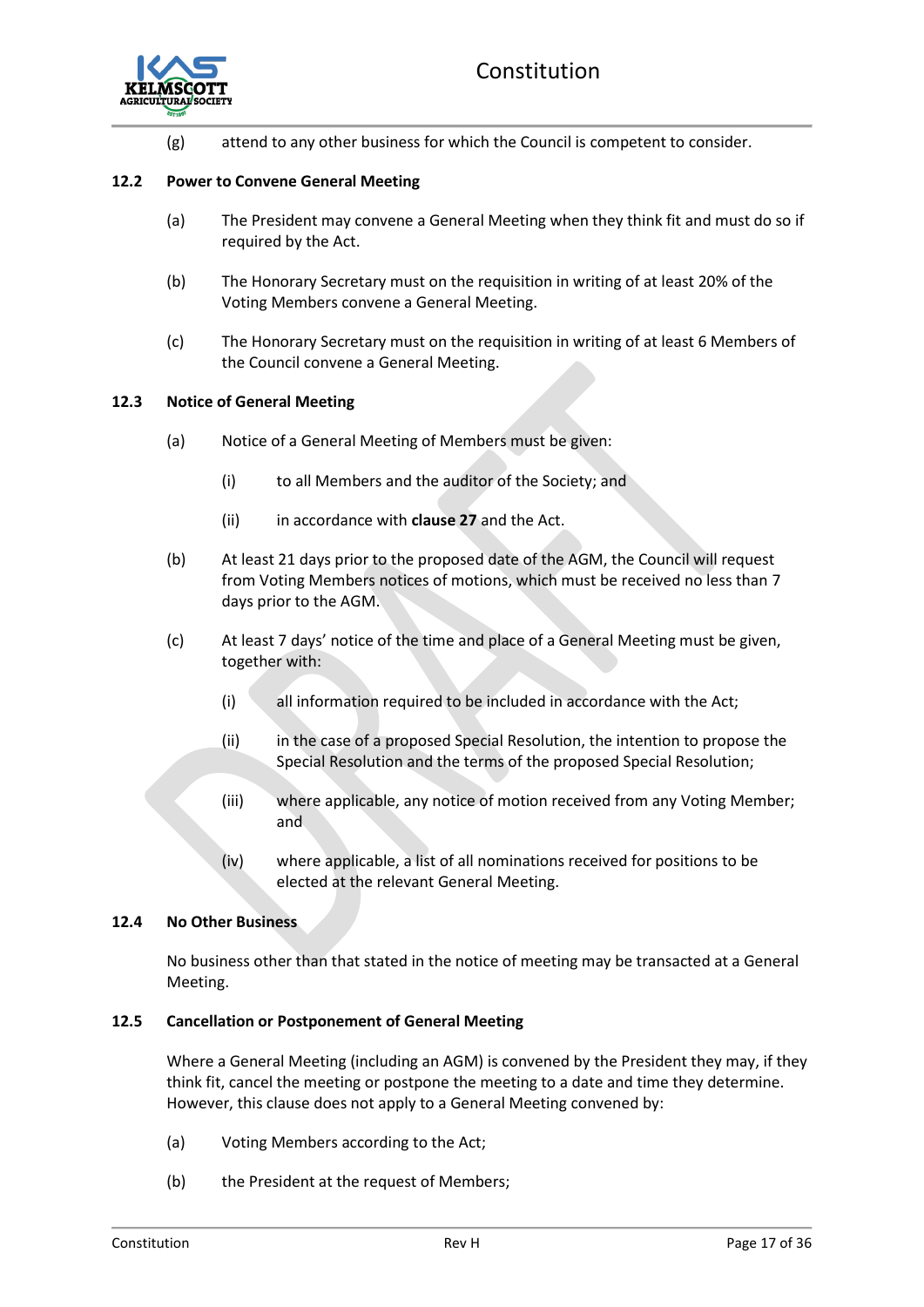

(c) the President at the request of the Department of Public Service; or

## (d) a Court

Where a postponement is required due to extenuating circumstances but falls into **Clause 12.5(a-d)**, the Executive Committee must seek written approval from the Commissioner to delay the General Meeting.

## <span id="page-17-0"></span>**12.6 Written Notice of Cancellation or Postponement of General Meeting**

Notice of the cancellation or postponement of a General Meeting must state the reasons for doing so and be given to:

- (a) each Member; and
- (b) each other person entitled to notice of a General Meeting under this Constitution or the Act,

at least 7 days prior to the date of the General Meeting.

## <span id="page-17-1"></span>**12.7 Contents of Notice Postponing General Meeting**

A notice postponing a General Meeting must specify:

- (a) the new date and time for the meeting;
- (b) the place where the meeting is to be held, which may be either the same as or different from the place specified in the notice originally convening the meeting; and
- (c) if the meeting is to be held in 2 or more places, the technology that will be used to hold the meeting in that manner.

## <span id="page-17-2"></span>**12.8 Number of Clear Days for Postponement of General Meeting**

The number of clear days from the giving of a notice postponing a General Meeting to the date specified in that notice for the postponed meeting must not be less than the number of clear days' notice of that General Meeting required to be given by **clause [12.6](#page-17-0)**.

## <span id="page-17-3"></span>**12.9 Business at Postponed General Meeting**

The only business that may be transacted at a postponed General Meeting is the business specified in the notice originally convening the meeting.

## <span id="page-17-4"></span>**12.10 Non-receipt of Notice**

The non-receipt of a notice convening, cancelling, or postponing a General Meeting by, or the accidental omission to give a notice of that kind to a person entitled to receive it, does not invalidate any resolution passed at the General Meeting or at a postponed meeting or the cancellation or postponement of the meeting.

## <span id="page-17-5"></span>**12.11 No Proxy Voting**

Proxy voting is not permitted at General Meetings of the Society.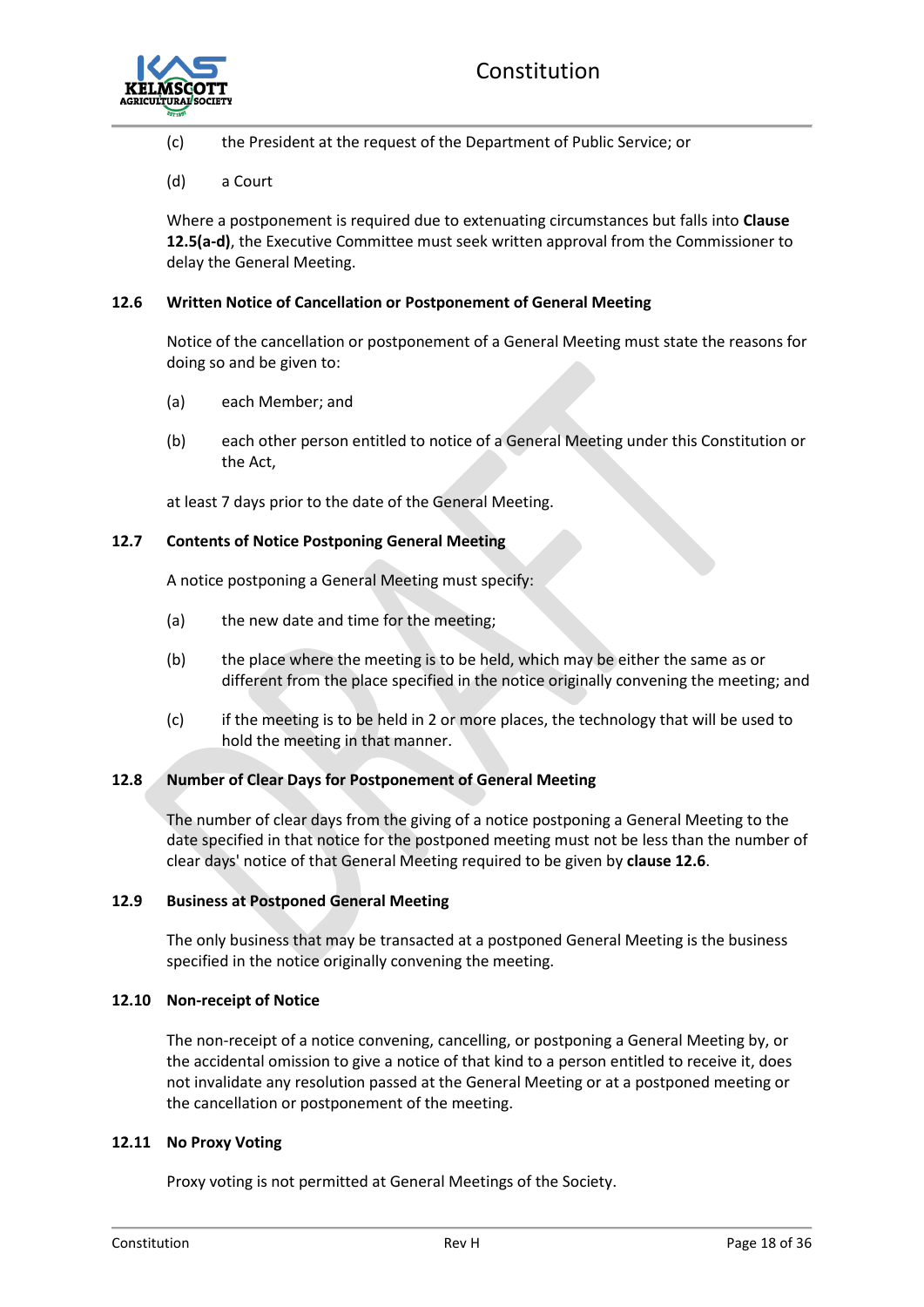

## <span id="page-18-0"></span>**12.12 Postal Voting**

Postal voting or voting by electronic communication at General Meetings of the Society may be permitted from time to time in such instances as the Executive Committee may determine and shall be conducted in accordance with procedures prescribed by the Executive Committee.

#### <span id="page-18-1"></span>**13. PROCEEDINGS AT GENERAL MEETING**

#### <span id="page-18-2"></span>**13.1 Number for a Quorum**

The number of Voting Members who must be present and eligible to vote for a quorum to exist at a General Meeting is 10 of Voting Members.

#### <span id="page-18-3"></span>**13.2 Requirement for a Quorum**

An item of business may not be transacted at a General Meeting unless a quorum is present and remains throughout the General Meeting.

#### <span id="page-18-4"></span>**13.3 Quorum and Time – Special General Meetings**

If, within 30 minutes after the time appointed for a Special General Meeting, or at any other time during the meeting, a quorum is not present, the meeting:

- (a) if convened by, or on requisition of, Members is dissolved; and
- (b) in any other case stands adjourned to such other day, time and place as the chair determines.

## <span id="page-18-7"></span><span id="page-18-5"></span>**13.4 Quorum and Time – AGMs**

- (a) If within 30 minutes after the time appointed for an AGM, or at any other time during the meeting, a quorum is not present, the AGM stands adjourned to such other day, time and place as the chair determines.
- (b) Where an AGM has been adjourned under **clause [13.4\(a\)](#page-18-7)**, such Voting Members as are represented by their appointed, authorised representative on the adjourned date shall constitute a quorum.

## <span id="page-18-6"></span>**13.5 Chair to Preside Over General Meetings**

- (a) The President is entitled to preside as Chair at General Meetings.
- (b) If a General Meeting is convened and there is no Chair, or the Chair is not present within 15 minutes after the time appointed for the meeting or is unable or unwilling to act, the following may preside as Chair (in order of entitlement):
	- (i) Senior Vice President;
	- (ii) Junior Vice President;
	- (iii) a Council Member chosen by a majority of the Voting Members present; or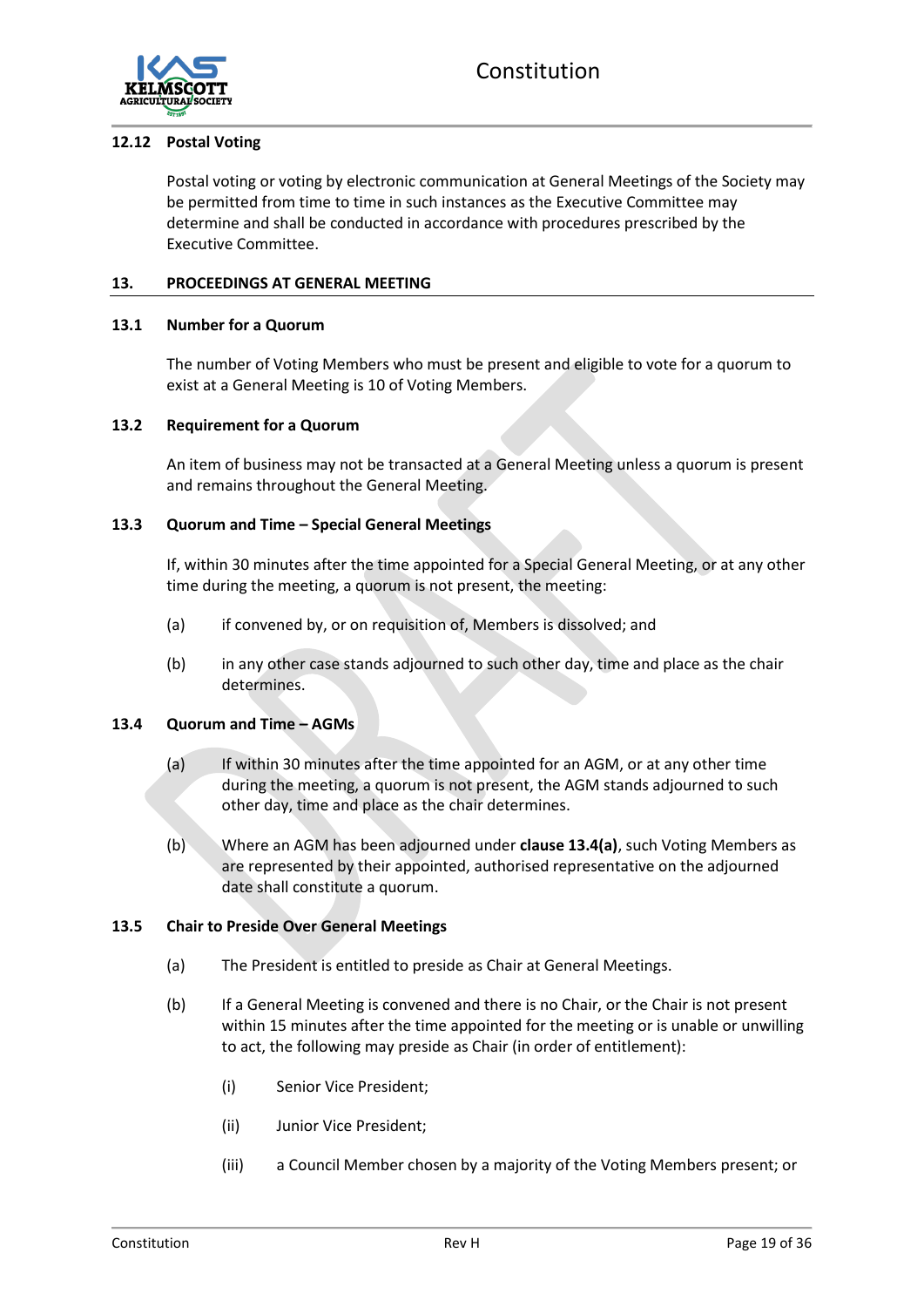

(iv) a Voting Member chosen by a majority of the Voting Members present.

## <span id="page-19-0"></span>**13.6 Conduct of General Meetings**

- (a) The Chair of a General Meeting:
	- (i) has charge of the general conduct of the meeting and of the procedures to be adopted;
	- (ii) may require the adoption of any procedure which in his or her opinion is necessary or desirable for proper and orderly debate or discussion or the proper and orderly casting or recording of votes; and
	- (iii) may, having regard where necessary to the *Corporations Act 2001* (Cth), terminate discussion or debate on any matter whenever he or she consider it necessary or desirable for the proper conduct of the meeting.
	- (iv) must conduct the meeting in accordance with the Standing Orders.
- (b) A decision by the chair under this clause **[13.6](#page-19-0)** is final unless a motion is moved, seconded, and carried that the Chairs ruling be disagreed with. The mover may briefly speak in support of the motion and the Chair explains why the ruling was given. The Chair takes the vote.

## <span id="page-19-1"></span>**13.7 Adjournment of General Meeting**

- (a) The chair may with the consent of any General Meeting at which a quorum is present, and must if so directed by the meeting, adjourn the meeting or any business, motion, question, resolution, debate or discussion being considered or remaining to be considered by the meeting.
- (b) The adjournment may be either to a later time at the same meeting or to an adjourned meeting at any time and place agreed by vote of the members present.
- (c) Only unfinished business is to be transacted at a meeting resumed after an adjournment.

## <span id="page-19-2"></span>**13.8 Notice of Adjourned Meeting**

- (a) It is not necessary to give any notice of an adjournment or of the business to be transacted at any adjourned meeting unless a meeting is adjourned for 30 days or more.
- (b) In that case, at least the same period of notice as was originally required for the meeting must be given for the adjourned meeting.

## <span id="page-19-3"></span>**13.9 Questions Decided by Majority**

Subject to the requirements of the Act (if any) and except in the case of a Special Resolution, a resolution is carried if a simple majority of the votes cast on the resolution are in favour of it.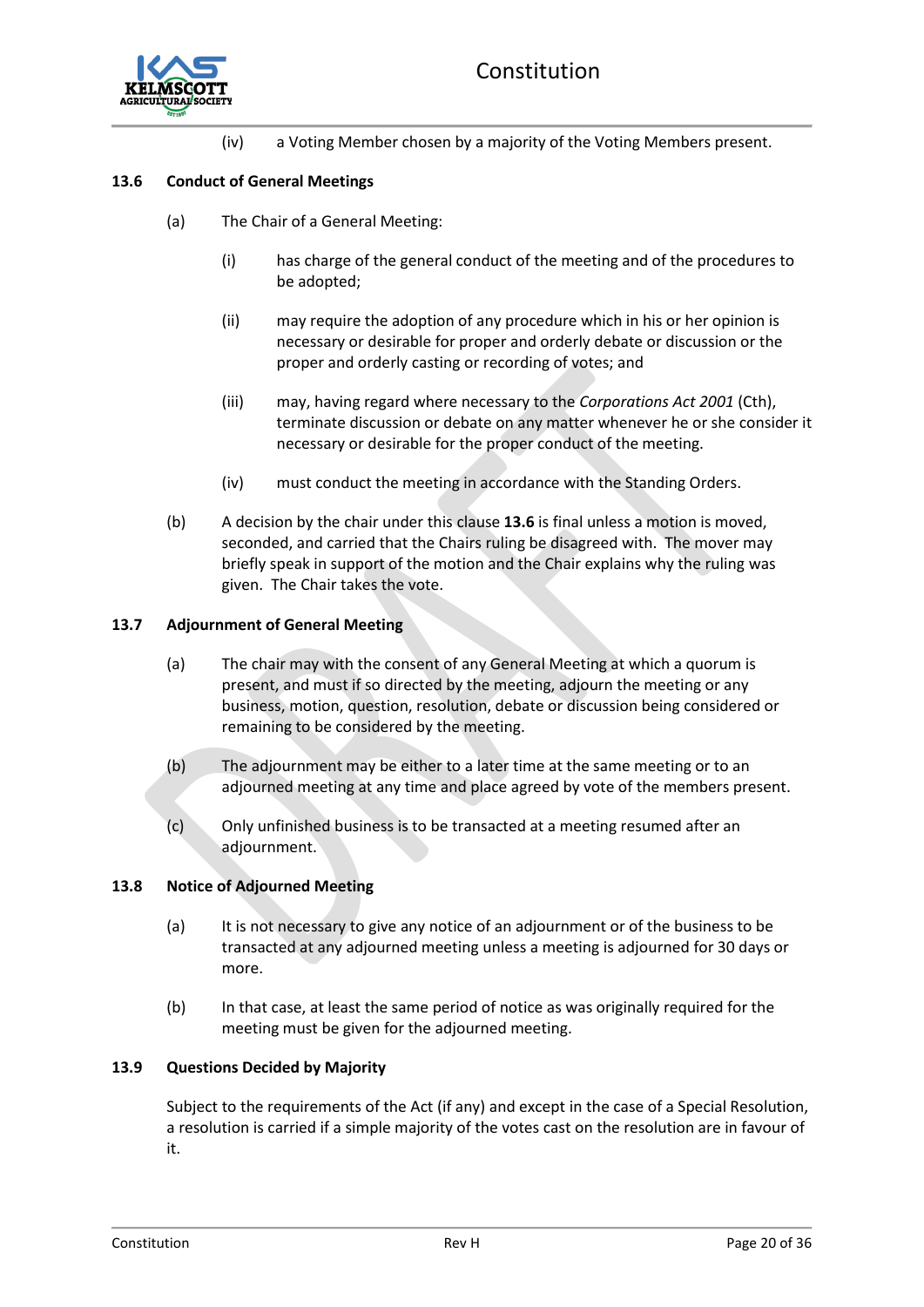

#### <span id="page-20-0"></span>**13.10 Equality of Votes**

Where an equal number of votes are cast in favour of and against the resolution, the resolution is not carried. For the avoidance of doubt the chair does not have a casting vote where voting is equal.

## <span id="page-20-1"></span>**13.11 Declaration of Results**

- (a) At any General Meeting a resolution put to the vote of the meeting must be decided on a show of hands unless a poll is properly demanded, and the demand is not withdrawn.
- (b) A declaration by the chair that a resolution has on a show of hands been carried or carried unanimously, or by a particular majority, or lost and an entry to that effect in the minutes of the meetings of the Society, is conclusive evidence of the fact.
- (c) Neither the chair nor the minutes need state, and it is not necessary to prove, the number or proportion of the votes recorded for or against the resolution.

## <span id="page-20-2"></span>**13.12 Poll**

- (a) If a poll is properly demanded in accordance with the *Corporations Act 2001* (Cth) or by the chair of the meeting, it must be taken in the manner and at the date and time directed by the chair, and the result of the poll is the resolution of the meeting at which the poll was demanded. On a poll each Voting Member will have the number of votes fixed under **clause [14](#page-21-1)**.
- (b) A poll demanded on the election of a chair or on a question of adjournment must be taken immediately.
- (c) A demand for a poll may be withdrawn.
- (d) A demand for a poll does not prevent the General Meeting continuing for the transaction of any business other than the question on which the poll was demanded.

## <span id="page-20-3"></span>**13.13 Objection to Voting Qualification**

- (a) An objection to the right of a person to attend or vote at a General Meeting (including an adjourned meeting):
	- (i) may not be raised except at that meeting; and
	- (ii) must be referred to the chair, whose decision is final.
- (b) A vote not disallowed under the objection is valid for all purposes.

## <span id="page-20-4"></span>**13.14 Chair to Determine any Poll Dispute**

If there is a dispute about the admission or rejection of a vote, the chair must decide it and the chair's decision made in good faith is final.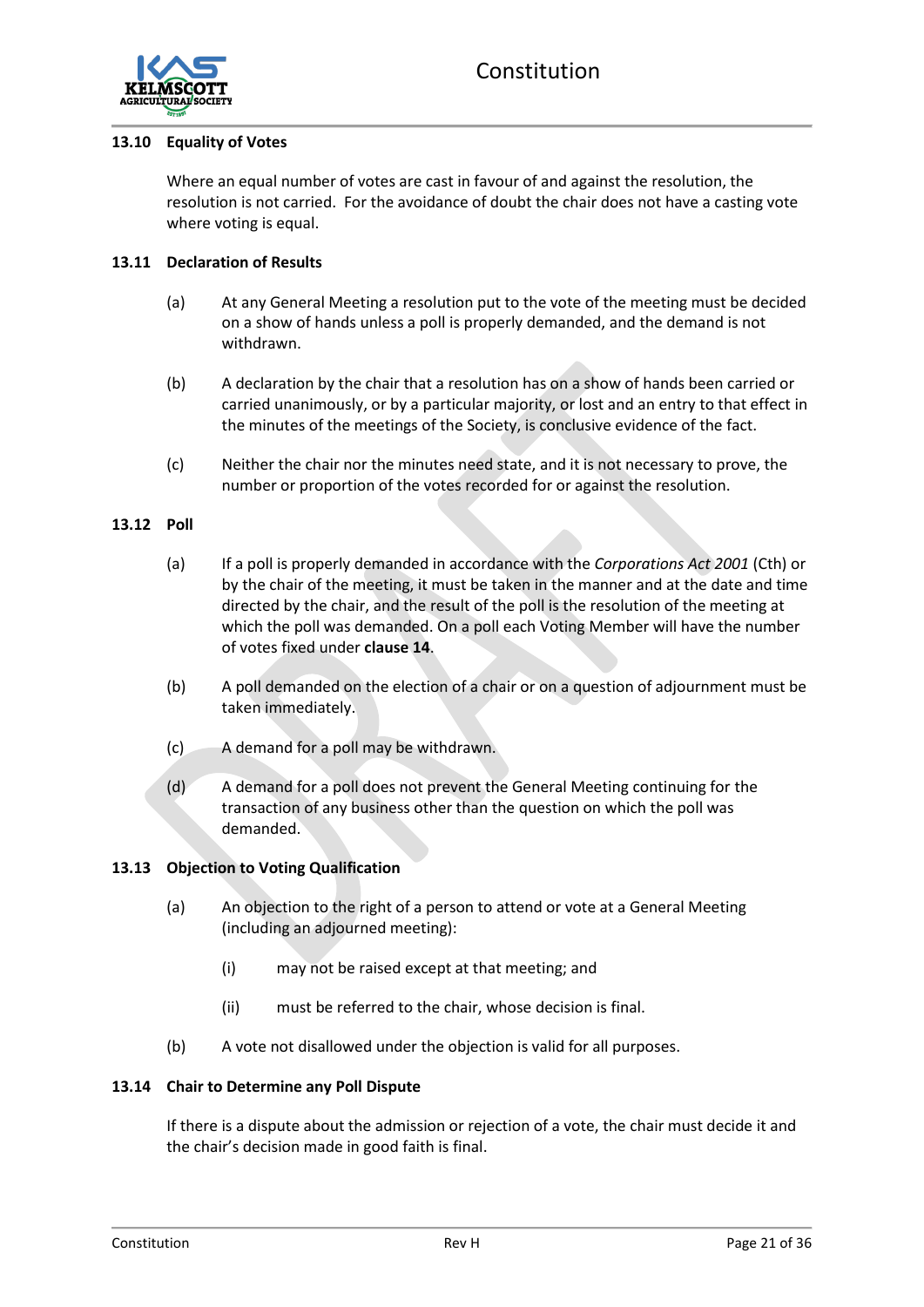

#### <span id="page-21-0"></span>**13.15 Minutes**

- (a) The Council must ensure that minutes are taken and kept of each General Meeting.
- (b) The minutes must record:
	- (i) the business considered at the meeting;
	- (ii) any resolution on which a vote is taken and the result of the vote; and
	- (iii) the names of persons present at all meetings.
- (c) In addition, the minutes of each Annual General Meeting must include:
	- (i) the financial statements submitted to the Members in accordance with the Act; and
	- (ii) any audited accounts and auditor's report or report of a review accompanying the financial statements that are required under the Act.

#### <span id="page-21-1"></span>**14. VOTES OF MEMBERS**

- (a) At a General Meeting, on a show of hands and on a poll, each Voting Member shall have one vote.
- (b) No Members other than Voting Members are entitled to vote at General Meetings.

## <span id="page-21-2"></span>**15. COUNCIL OF MANAGEMENT**

## <span id="page-21-3"></span>**15.1 Composition of the Council of Management**

The Council of Management shall consist of:

- (a) President;
- (b) Senior Vice President;
- (c) Junior Vice President;
- (d) Honorary Secretary;
- (e) Treasurer; and

Other Members who have been elected on to the Council of Management in accordance with **clause 20**.

## <span id="page-21-4"></span>**15.2 Remuneration of Council of Management**

A member of the Council of Management must not be paid for services but, with the approval of the Council and subject to the Act, may be:

(a) where approved by resolution of the General Meeting, paid by the Society for services rendered to it other than as an Council of Management member; and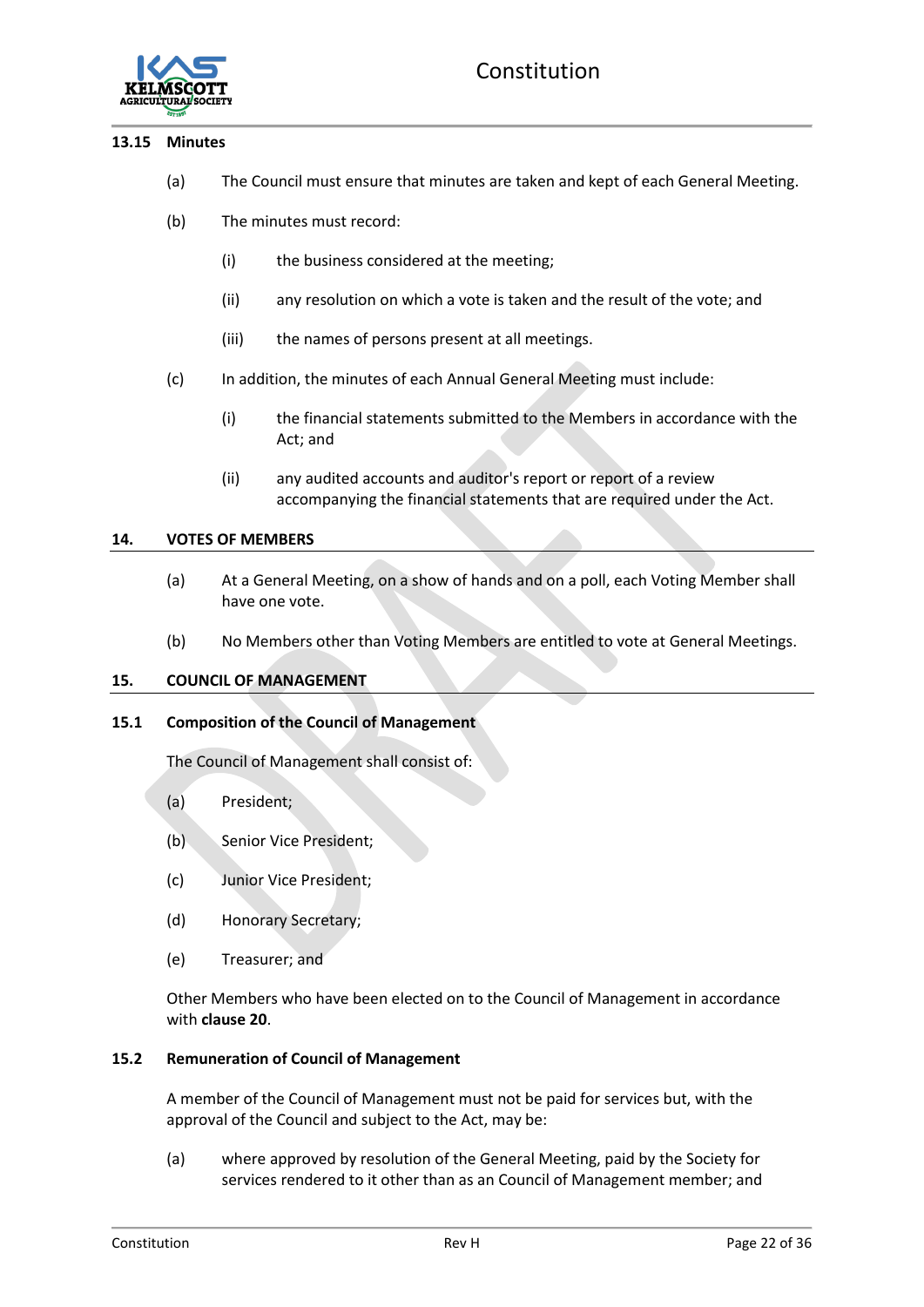

- (b) reimbursed by the Society for their reasonable travelling, accommodation and other expenses when:
	- (i) travelling to or from meetings of the Council of Management, a Committee or the Society; or
	- (ii) otherwise engaged on the affairs of the Society.

#### <span id="page-22-0"></span>**15.3 Powers of the Council of Management**

The Council shall have control of the income and expenditure of the funds and of all the property of the Society and also of the management of all the Society's affairs and concerns.

The Council shall have the power to make By-Laws, Standing Orders, Policies and Procedures for the conduct of its business and the business of the Society in general.

#### <span id="page-22-1"></span>**15.4 Meetings of the Council of Management**

Council Meetings shall be held at least three times per calendar year.

The business to be transacted at the Council Meeting shall be:

- (a) apologies;
- (b) confirmation of the previous minutes;
- (c) business arising from the minutes;
- (d) correspondence;
- (e) Treasurer's report and accounts passed for payment;
- (f) reports;
- (g) notice of Motions; and
- (h) general business.

## <span id="page-22-2"></span>**16. EXECUTIVE COMMITTEE**

## <span id="page-22-3"></span>**16.1 Composition of the Executive Committee**

The Executive Committee shall consist of:

- (a) President;
- (b) Senior Vice President;
- (c) Junior Vice President;
- (d) Honorary Secretary;
- (e) Treasurer;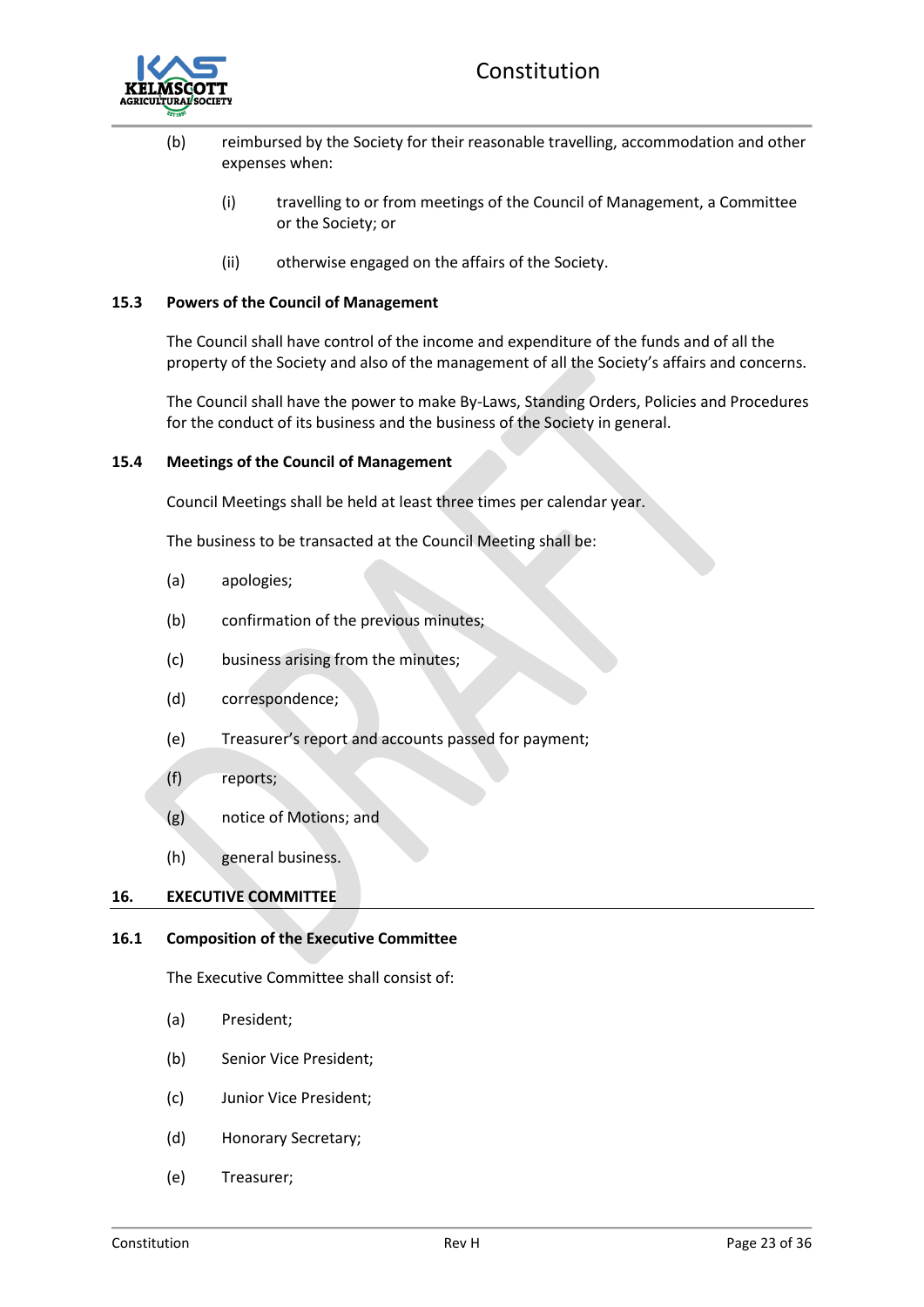

- (f) Show Manager (Ex-Officio in capacity on the Show Management Committee);
- (g) One other member of the Council; and
- (h) Up to 2 appointed members as determined by the Executive Committee under Claus[e 16.2.](#page-23-0)

## <span id="page-23-4"></span><span id="page-23-0"></span>**16.2 Appointed Member**

(a) Appointment of Appointed Member

The Executive Committee may appoint up to 2 Appointed Members in accordance with this Constitution.

(b) Qualifications for Appointed Members

Appointed Members should have skills that complement and/or supplement any skill gaps that may exist in the Executive Committee, with the aim of ensuring that the Executive Committee has all the necessary skills to govern the organisation. Appointed Members do not need to be Individual Members or have experience in, or exposure to, the Society.

(c) Term of Appointment

Appointed Members appointed under **clause [16.2\(a\)](#page-23-4)** may be appointed in accordance with this Constitution for a term of up to 1 years, which shall commence and conclude on dates as determined by the Executive Committee.

## <span id="page-23-1"></span>**16.3 Remuneration of Executive Committee**

A member of the Executive Committee must not be paid for services but, with the approval of the Council and subject to the Act, may be:

- (a) where approved by resolution of the General Meeting, paid by the Society for services rendered to it other than as an Executive Committee member; and
- (b) reimbursed, by way of an Honorarium, by the Society for their reasonable travelling, accommodation, and other expenses when:
	- (i) travelling to or from meetings of the Executive Committee, a Committee, or the Society; or
	- (ii) otherwise engaged on the affairs of the Society.

## <span id="page-23-3"></span><span id="page-23-2"></span>**16.4 Powers of the Executive Committee**

The Executive Committee shall derive its powers from the Council and shall have power to deal with matters of urgency between meetings of the Council. The actions of the Executive Committee shall be the subject of reports to and confirmation by the Council, except in cases where the Council has authorised the Executive Committee to take action.

## **16.5 Meetings of the Executive Committee**

The Executive Committee shall convene at least 4 meetings per calendar year.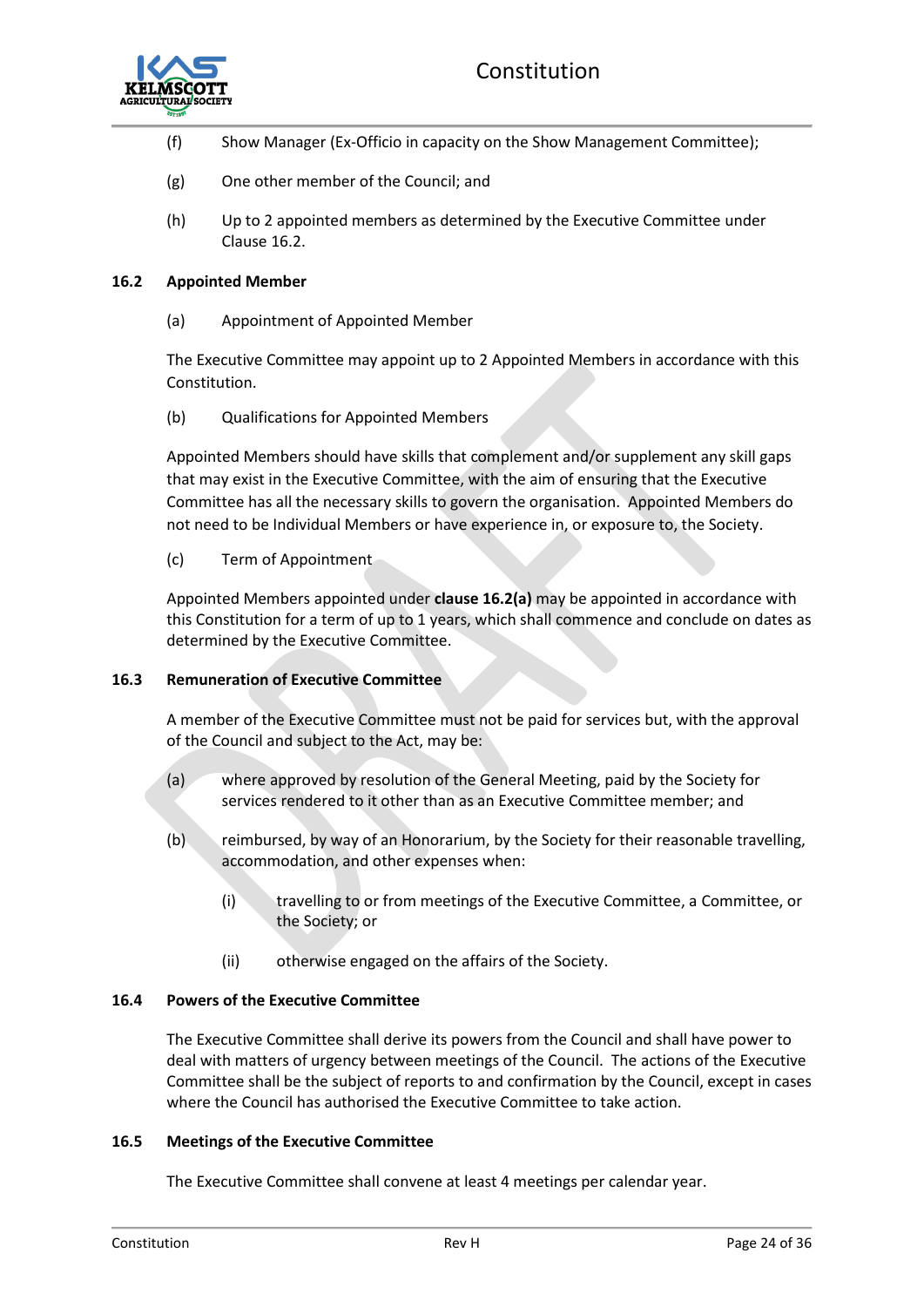

## <span id="page-24-0"></span>**17. COMMITTEES**

#### <span id="page-24-1"></span>**17.1 Committees**

The Council may delegate any of their powers to Committees consisting of such persons they think fit (including individuals and consultants) and may vary or revoke any delegation.

The Council should nominate a person to chair the committee who acts as the liaison between the committee, the Executive Committee and the Council.

#### <span id="page-24-2"></span>**17.2 Powers Delegated to Committees**

- (a) A Committee must exercise the powers delegated to it according to the terms of the delegation and any directions of the Council. A Committee is responsible to and reports to the Council.
- (b) Powers delegated to and exercised by a Committee are taken to have been exercised by the Council.

#### <span id="page-24-3"></span>**17.3 Committee Meetings**

Committee meetings are governed by the provisions of this Constitution dealing with Council meetings, as far as they are capable of application.

#### **17.4 Committee Appointments**

(a) Appointment of Committee Member

Prior to the last Council meeting for the calendar year, the Committee Chair needs to submit a list of the committee roles and the recommendations on the appointments for the roles to the Executive Committee. The Executive Committee will add this to the agenda for the last Council meeting for the calendar year.

## (b) Term of Appointment

Committee Members appointments expire at the end of the calendar year. Committee members can be reappointed by Council as set out in clause 17.4(a).

#### <span id="page-24-4"></span>**18. OFFICE BEARERS**

#### <span id="page-24-5"></span>**18.1 President**

(a) The President shall be the official head of the Society and shall be entitled to preside at all meetings and functions of the Society at which the President is present and shall be an ex-officio member of all committees.

#### <span id="page-24-6"></span>**18.2 Senior Vice President**

(a) The Senior Vice President shall deputise as necessary in the absence of the President and shall be ex-officio of all committees.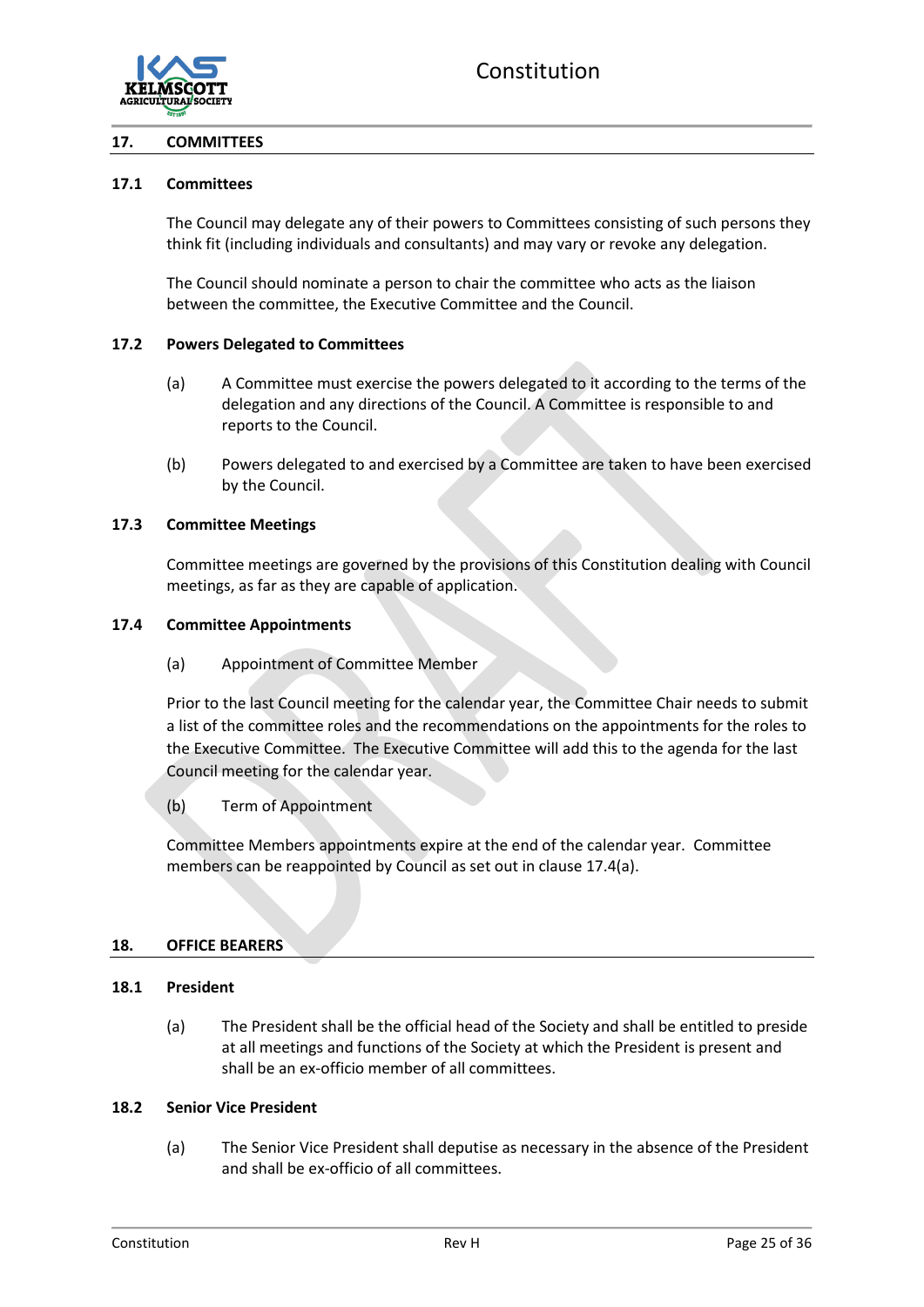

#### <span id="page-25-0"></span>**18.3 Honorary Secretary**

- (a) The Honorary Secretary of the Society shall be appointed by the Council and shall remain in office until the appointment is terminated by resignation or by the decision of the Council.
- (b) The Secretary shall be an ex-officio member of the Council and if a member of the Society shall retain their voting rights.
- (c) Termination of the Secretary's appointment shall be one-month notice either way.

#### <span id="page-25-1"></span>**18.4 Treasurer**

(a) The Treasurer shall undertake full responsibility for all monetary transactions of the Society and ensure that a true and accurate records of accounts is maintained.

#### <span id="page-25-2"></span>**19. PATRON**

The Council shall nominate the Patron for appointment at the last council meeting held in the calendar year. The Patron shall hold such an appointment until the end of the calendar year. The Patron can be reappointed by the Council to serve consecutive terms.

#### <span id="page-25-3"></span>**20. ELECTED MEMBER**

#### <span id="page-25-4"></span>**20.1 Nomination for Council of Management**

Nominations for prospective members of Council shall be called for by the Council at least 21 days prior to the General Meeting at which the election is to be held (usually the AGM). The Prospective Members shall be required to attend meetings for a period of three months before election to the Council. In special cases the qualifying period may be waived by the Council.

## <span id="page-25-5"></span>**20.2 Form of Nomination**

Nominations must be:

- (a) in writing on the prescribed form;
- (b) signed by 2 Council Members who nominated and seconded the nomination;
- (c) certified by the nominee expressing their willingness to accept the position for which they are nominated; and
- (d) delivered to the Society not less than 7 days before the date fixed for the holding of the General Meeting.

#### <span id="page-25-6"></span>**20.3 Excluded Nominations**

A nomination for Council of Management cannot be accepted where:

(a) The person who is, according to the Interpretation Act 1984 section 13D, a bankrupt or person whose affairs are under insolvency laws;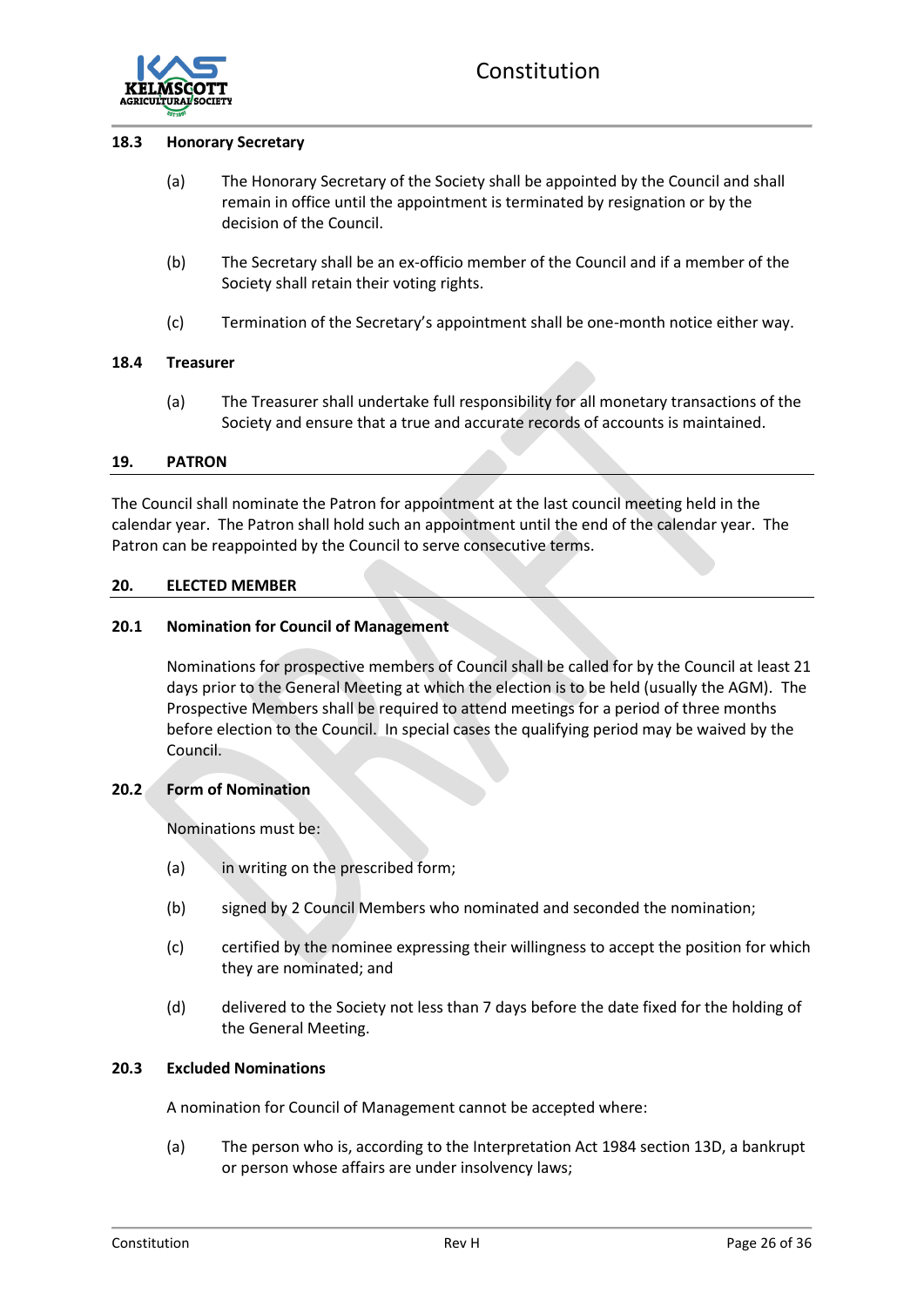- (b) The person who has been convicted, within or outside the State, of:
	- (i) an indictable offence in relation to the promotion, formation, or management of a body corporate; or
	- (ii) an offence involving fraud or dishonesty punishable by imprisonment for a period of not less than three months; or
	- (iii) an offence under Part 4 Division 3 or section 127 of the Act.

## <span id="page-26-0"></span>**20.4 Elections**

- (a) If the number of nominations received for positions on the Council is equal to the number of vacancies to be filled or if there are insufficient nominations received to fill all vacancies on the Council, then those nominated shall be elected unopposed.
- (b) If there are insufficient nominations received to fill all vacancies on the Council, nominations shall be called for from the floor at the AGM. If there are still insufficient nominations received, the positions will be deemed casual vacancies under **clause [21.1](#page-27-1)**.
- (c) If the number of nominations exceeds the number of vacancies to be filled, voting shall be conducted in the following manner:
	- (i) voting papers shall be prepared containing the names of the candidates in order drawn by ballot, for each vacancy on the Executive Committee;
	- (ii) If the Patron is present, they shall examine the ballot papers and notify the result of the election to the Chair who shall declare the result to the meeting;
	- (iii) If the Patron is not present, two scrutineers shall be appointed by the Chair to examine the ballot papers and notify the result of the election to the Chair who shall declare the result to the meeting;
	- (iv) a tied vote in a ballot shall be decided by drawing lots.

# <span id="page-26-1"></span>**20.5 Term of Office**

- (a) Subject to this Constitution, Elected Members of the Executive Committee, with exception to Honorary Secretary, shall be elected in accordance with this Constitution for a term of 1 year, which shall commence from the conclusion of the Annual General Meeting at which the election occurred until the conclusion of the following Annual General Meeting following.
- (b) Subject to this Constitution, an Elected Member of the Council, shall be elected in accordance with this Constitution for a term of 3 years, which shall commence from the conclusion of the Annual General Meeting at which the election occurred.
- (c) A person elected on to the Council between two Annual General Meetings subject to **clause [24](#page-27-1)**, shall retire at the next Annual General Meeting but shall be eligible for reelection.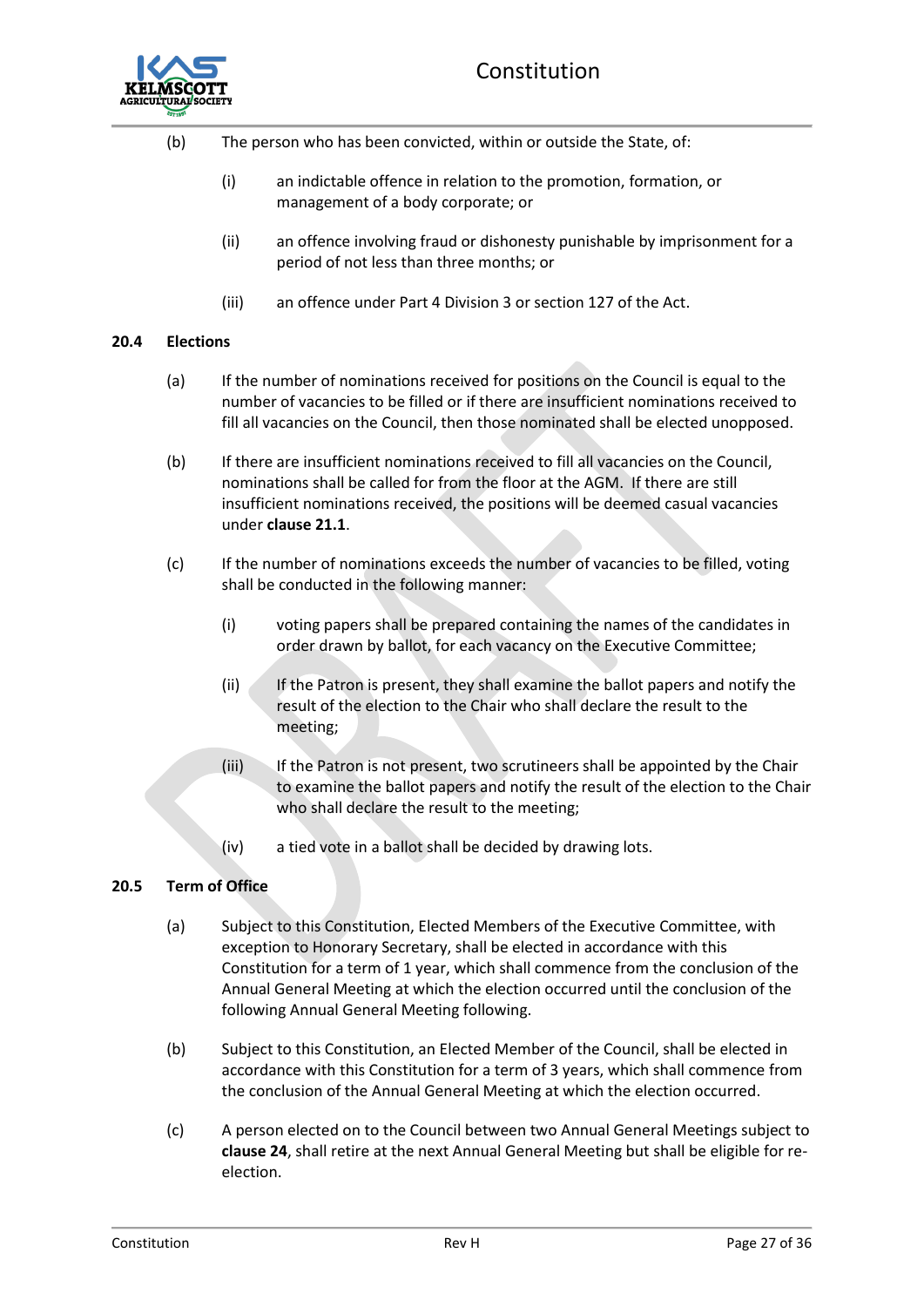

## <span id="page-27-0"></span>**21. VACANCIES ON THE COUNCIL**

#### <span id="page-27-1"></span>**21.1 Casual Vacancies**

- (a) Any casual vacancy that occurs between two Annual General Meetings in the position of an Executive Committee, shall be notified by the Secretary to the Council at its next meeting thereafter, and such vacancies shall be filled by the Council.
- (b) Any casual vacancy may only be filled by the Council for the remainder of the vacating positions term under this Constitution.
- (c) In the event that a Council meeting is unable to be run within 1 calendar month from the vacancy, the Executive Committee is authorised to fill the vacancy on a temporary basis until the next Council meeting is able to be convened.
- (d) In the case of any vacancy in the Office of Auditor through any cause prior to the date of the Annual General Meeting, the Council shall appoint to fill such vacancy and such person or persons or firm so appointed shall hold Office.

#### <span id="page-27-2"></span>**21.2 Grounds for Termination of Elected Member**

In addition to the circumstances in which the office of an Elected Member becomes vacant by virtue of the Act, an Elected Member membership can become vacant if the Elected Member:

- (a) dies;
- (b) becomes bankrupt or makes any arrangement or composition with their creditors generally;
- (c) becomes of unsound mind or a person whose person or estate is liable to be dealt with in any way under the law relating to mental health;
- (d) resigns their office in writing to the Society;
- (e) is absent without the consent of the Council from meetings of the Council held during a period of 3 months;
- (f) is an employee of the Society;
- (g) is directly or indirectly interested in any contract or proposed contract with the Society and fails to declare the nature of their interest;
- (h) after reasonable consideration by the Council it determines the Elected Member:
	- (i) has acted in a manner unbecoming or prejudicial to the Objects and/or interests of the Society; or
	- (ii) has brought himself or herself or the Society into disrepute,

provided the Elected Member is first given the opportunity to make written or oral submissions to the Council before a determination is made;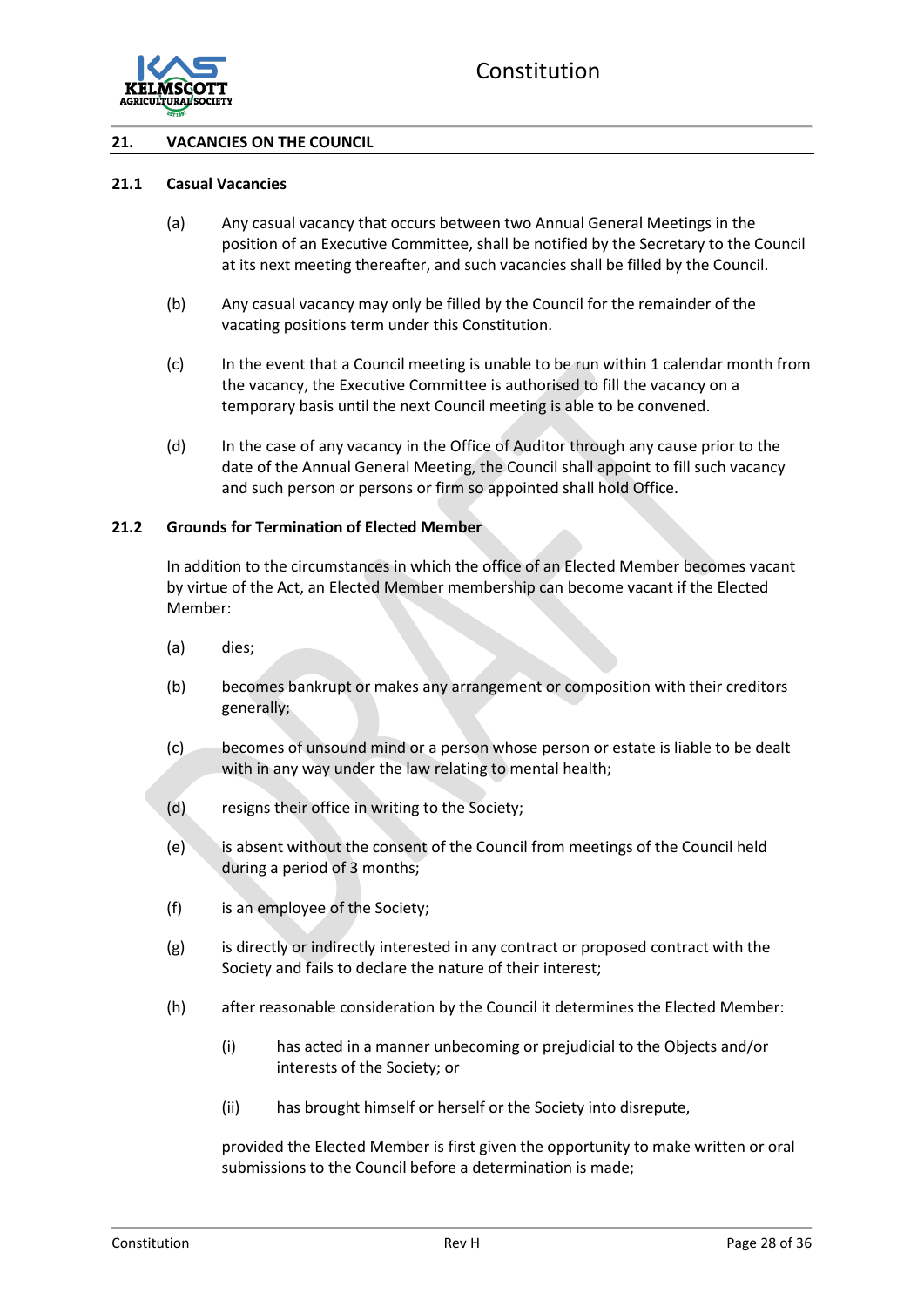

- (i) is removed by Special Resolution; or
- (j) would otherwise be prohibited from being a director of a corporation under the *Corporations Act 2001* (Cth).

## <span id="page-28-0"></span>**22. PROCEEDINGS AT COUNCIL MEETINGS**

## <span id="page-28-1"></span>**22.1 Questions Decided by Majority**

A question arising at a Council meeting is to be decided by a majority of votes of the Council Members present in person and entitled to vote. Each Council Member present has 1 vote on a matter arising for decision by Council.

## <span id="page-28-2"></span>**22.2 Chair's Casting Vote**

The chair of the meeting will not have a casting vote.

## <span id="page-28-3"></span>**22.3 Number for a Quorum**

The number of Council Members who must be present and eligible to vote for a quorum to exist at a Council Meeting is 8 of Council Members.

## <span id="page-28-4"></span>**22.4 Attendance at Council of Management Meetings**

Any Council Member absent from three consecutive Council Meetings without a leave of absence, shall be referred to the Council as to whether the Member should cease to be a Council Member.

- (a) Absence by apology does not constitute leave of absence.
- (b) Application for leave of absence must be made in writing.
- (c) The Secretary shall upon written notice advise the Member, of the Council's decision.

## <span id="page-28-5"></span>**22.5 Power to Convene Council of Management Meeting**

- (a) The President may convene a Council Meeting when they think fit and must do so if required by the Act.
- (b) The President must on the requisition in writing of at least 6 Members of the Council convene a Council Meeting.

## <span id="page-28-6"></span>**22.6 Circulating Resolutions**

- (a) The Council may pass a resolution without a Council meeting being held if the required majority of the Council Meeting who are entitled to vote on the resolution sign a document containing a statement that they are in favour of the resolution set out in the document.
- (b) Separate copies of the document may be used for signing by the Council if the wording of the resolution and statement is identical in each copy.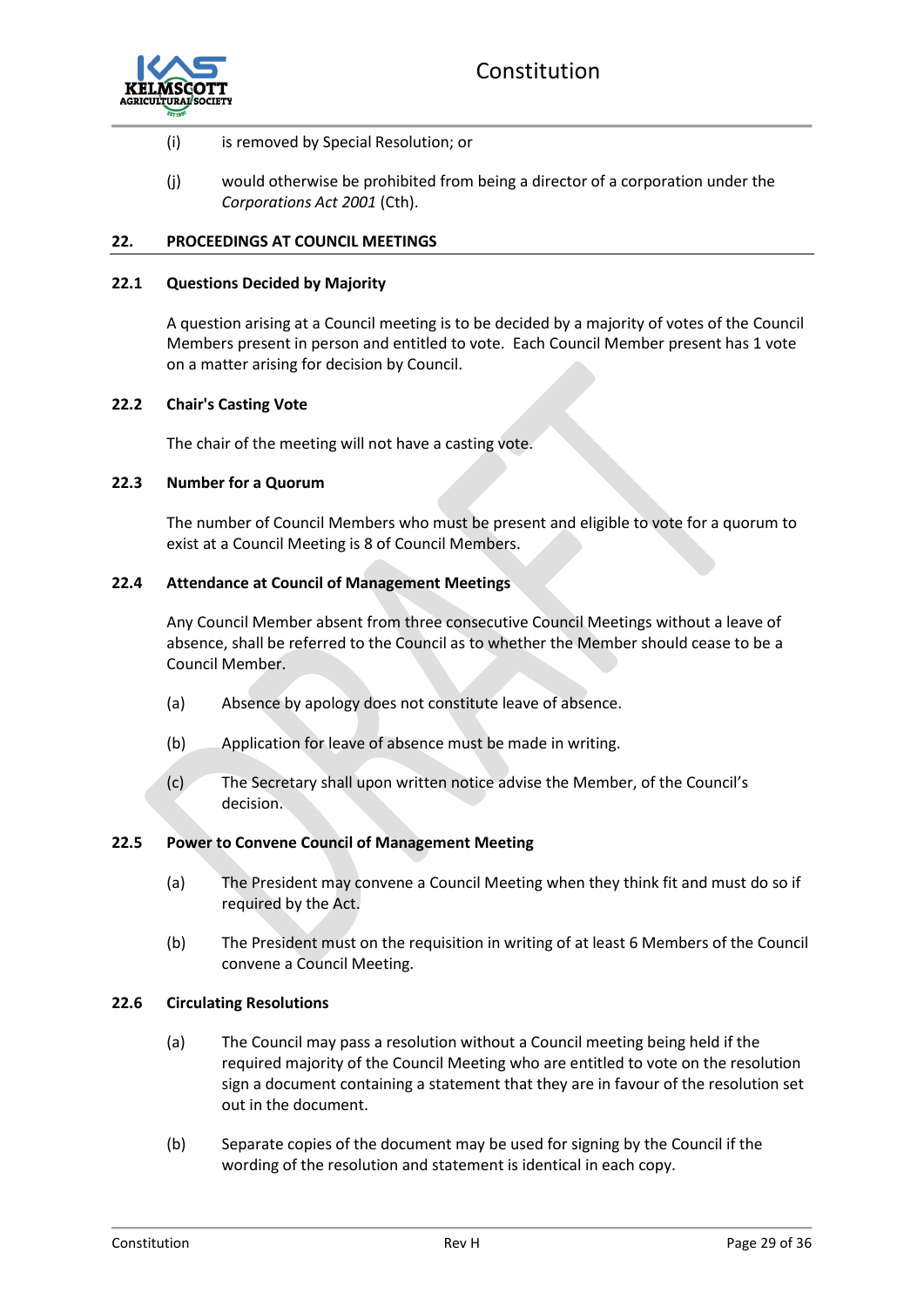

- (c) The resolution is passed when the last Council Member required to achieve the required majority signs.
- (d) The Circulating Resolution must be conducted by the Secretary and overseen by the President.

## <span id="page-29-0"></span>**22.7 Validity of Acts of Council**

Everything done at a Council meeting or a Committee meeting, is valid even if it is discovered later that there was some defect in the appointment, election or qualification of any of them or that any of them was disqualified or had vacated office.

## <span id="page-29-1"></span>**22.8 Council Interests**

- (a) A Council Member shall declare to the Council that Council Member's interest in any matter in which any material personal interest or related party transaction arises as defined by the *Corporations Act 2001* (Cth); and that Council Member must absent himself or herself from discussion of such matter and shall not be entitled to vote in respect of such matter.
- (b) In the event of any uncertainty in this regard, the issue shall immediately be determined by a vote of the Council or, if this is not possible, the matter shall be adiourned or deferred to the next meeting.
- (c) The Council shall maintain a register of declared interests.

## <span id="page-29-2"></span>**22.9 Minutes**

(a) The Council must cause minutes of meetings to be made and kept according to the Act and the *Corporations Act 2001* (Cth).

## <span id="page-29-3"></span>**23. TELECOMMUNICATION MEETINGS OF THE SOCIETY**

## <span id="page-29-4"></span>**23.1 Telecommunication Meetings**

- (a) Any meeting of the Society may be held by means of a telecommunication meeting, provided that:
	- (i) the number of Members participating is not less than a quorum required for the meeting; and
	- (ii) the meeting is convened and held in accordance with the Act.
- (b) All provisions of this Constitution relating to a meeting apply to a telecommunication meeting in so far as they are not inconsistent with the provisions of this **clause [23](#page-29-3)**.

## <span id="page-29-5"></span>**23.2 Conduct of Telecommunication Meeting**

The following provisions apply to a telecommunication meeting of the Society:

(a) all persons participating in the meeting must be linked by telephone, audio-visual or other instantaneous means for the purpose of the meeting;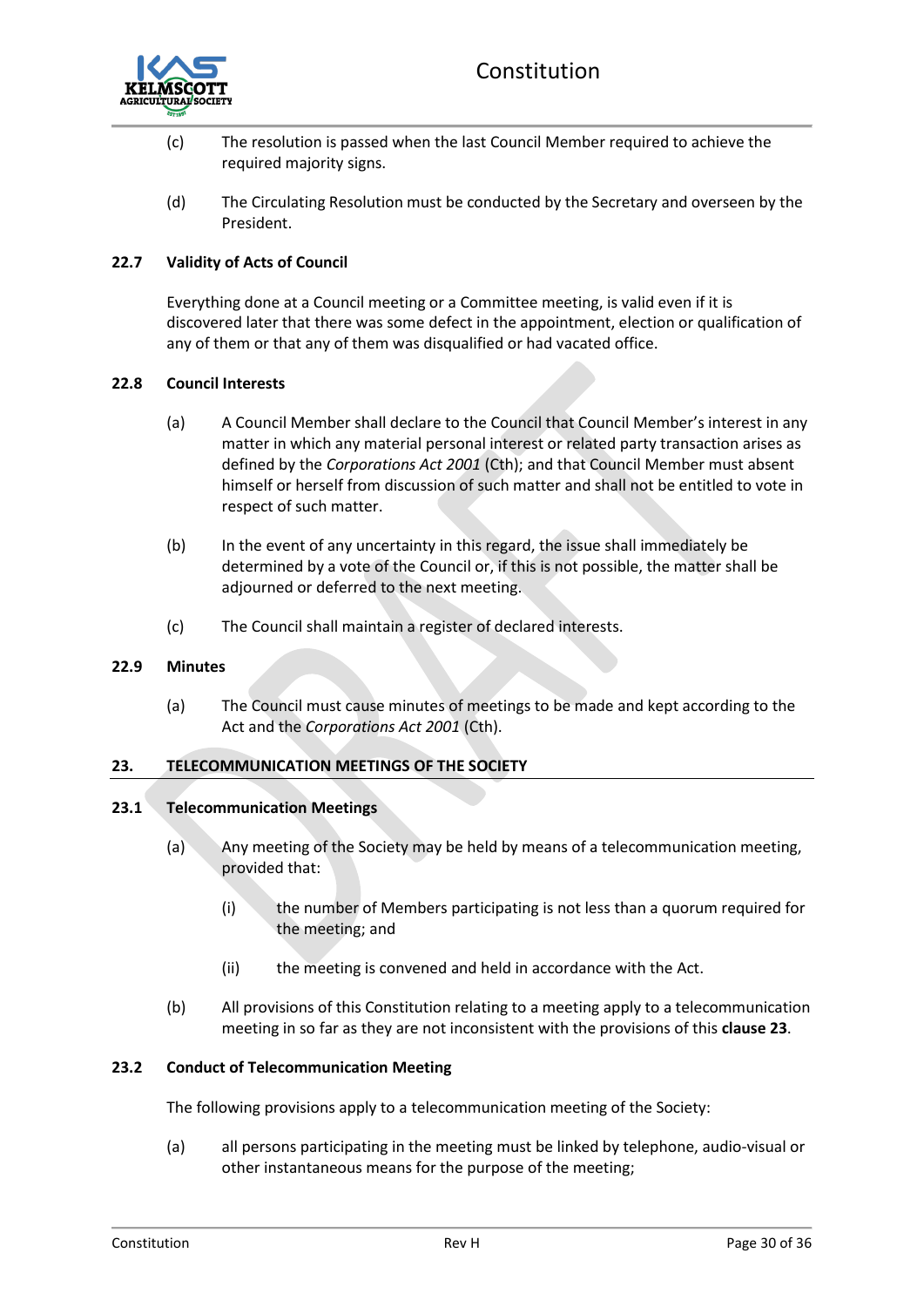

- (b) each of the persons taking part in the meeting must be able to hear and be heard by each of the other persons taking part at the commencement of the meeting and each person so taking part is deemed for the purposes of this Constitution to be present at the meeting;
- (c) at the commencement of the meeting each person must announce his or her presence to all other persons taking part in the meeting;
- (d) a person may not leave a telecommunication meeting by disconnecting his or her telephone, audio-visual or other communication equipment unless that person has previously notified the chair;
- (e) a person may conclusively be presumed to have been present and to have formed part of a quorum at all times during a telecommunication meeting unless that person has previously notified the chair of leaving the meeting; and
- (f) a minute of proceedings of a telecommunication meeting is sufficient evidence of the proceedings and of the observance of all necessary formalities if the minute is certified to be a correct minute by the chair.

## <span id="page-30-0"></span>**24. STANDING ORDERS & BY-LAWS**

## <span id="page-30-1"></span>**24.1 Making and Amending By-Laws**

- (a) The Council may from time to time make By-Laws and Standing Orders which in their opinion are necessary or desirable for the control, administration and management of the Society's affairs and may amend, repeal and replace those By-Laws.
- (b) The By-Laws and Standing Orders may be amended only by a resolution of the Council of which notice has been given in accordance with standing order for the rescission of a resolution.
- (c) The Secretary on the business paper of the meeting shall place any such notice of motion. Any such resolution must be carried by a three-fourths majority of the members present.
- (d) Interpretation of the By-Laws is solely the responsibility of the Council.

## <span id="page-30-2"></span>**24.2 Effect of By-Laws & Standing Orders**

A By-Law and Standing Order:

- (a) is subject to this Constitution;
- (b) must be consistent with this Constitution; and
- (c) when in force, is binding on all Members and has the same effect as a provision in this Constitution.
- (d) where there is a conflict between a By-Law / Standing Order and this constitution, the constitution will prevail.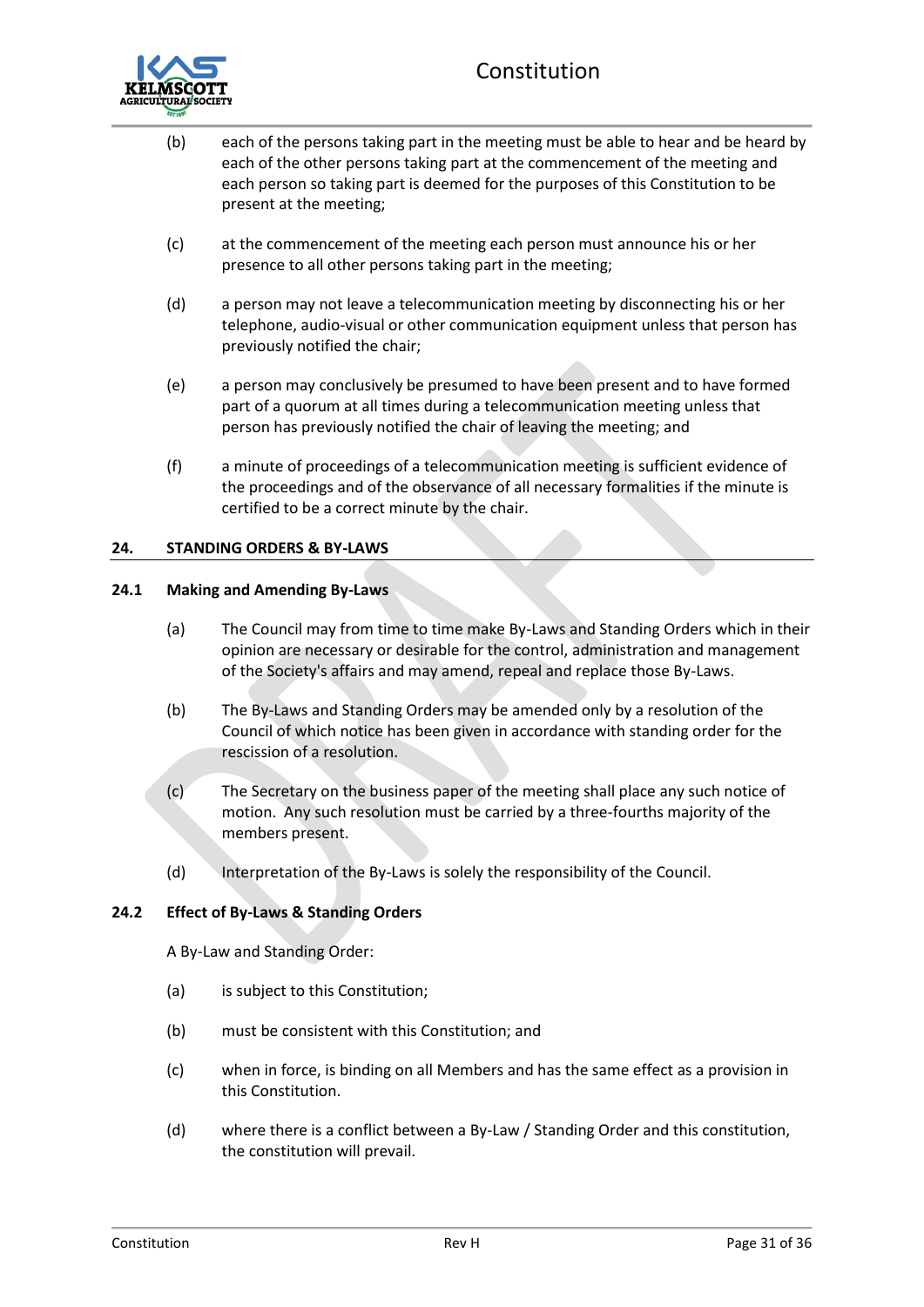

## <span id="page-31-0"></span>**25. KEEPING AND INSPECTION OF RECORDS**

#### <span id="page-31-1"></span>**25.1 Records**

- (a) The Council shall establish and maintain proper records and minutes concerning all transactions, business, meetings and dealings of the Society and the Council and shall produce these as appropriate at each Council meeting or General Meeting.
- (b) The Council will cause the Society records to be kept for a period of 7 years from their creation.

#### <span id="page-31-2"></span>**25.2 Inspection of Records**

- (a) Members may on request inspect free of charge:
	- (i) the minutes of general meetings; and
	- (ii) subject to **claus[e 25.2\(b\)](#page-31-5)**, the financial records, books, securities, this Constitution and any other relevant document of the Society.
- <span id="page-31-5"></span>(b) The Council may refuse to permit a member to inspect records of the Society that relate to confidential, personal, employment, commercial or legal matters or where to do so may be prejudicial to the interests of the Society.
- (c) The Council must on request make copies of these rules available to Members and applicants for membership free of charge.
- (d) Subject to **claus[e 25.2\(b\)](#page-31-5)**, a Member may make a copy of any of the other records of the Society referred to in this clause and the Society may charge a reasonable fee for provision of a copy of such a record.
- (e) For the purposes of this clause:

**relevant documents** mean the records and other documents, however compiled, recorded or stored, that relate to the incorporation and management of the Society and includes the following:

- (i) its financial statements;
- (ii) its financial records;
- (iii) this Constitution; and
- (iv) records and documents relating to transactions, dealings, business, or property of the Society.

#### <span id="page-31-3"></span>**26. SOCIETY FINANCES**

#### <span id="page-31-4"></span>**26.1 Records Kept in Accordance with Act**

Books, documents, securities and proper accounting and other records shall be kept in accordance with the Act, generally accepted accounting principles and/or any applicable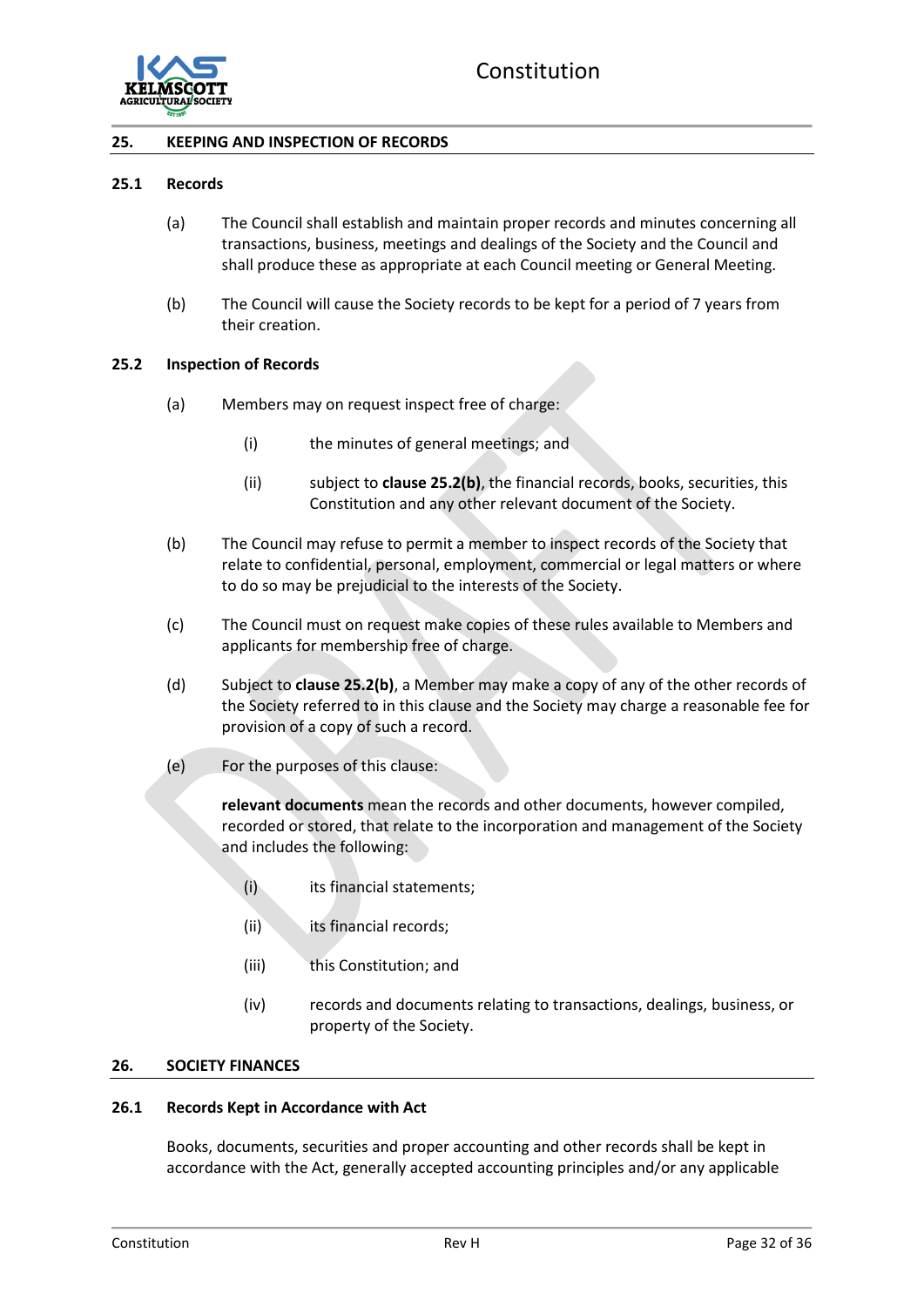

code of conduct. All such records and the books of account shall be kept in the care and control of the Council.

## <span id="page-32-0"></span>**26.2 Council to Submit Accounts**

The Council shall submit to the Annual General Meeting the accounts of the Society in accordance with the Act and will distribute copies of financial statements as required by the Act.

#### <span id="page-32-1"></span>**26.3 Banking**

A Bank Account in the name of the Society shall be kept into which, subject to sub-rule (b) all monies shall be paid. Such accounts to be operated on by the Office Bearers, or others that the Council shall from time to time appoint.

- (a) All accounts opened by the Society must have two-person authorisation (where such facility is available).
	- (i) The two people authorising a transaction on an account must not be related; and
	- (ii) Where two-person authorisation is not available, the account must:
		- (a) Have only the funds which have been pre-approved by the Council;
		- (b) Be reconciled on a monthly (minimum period) basis where documentation (I.e. Invoices, Receipts, etc) must be provided to substantiate the expenses; and
		- (c) The funds can be replenished once the reconciliation process has been completed.
- (b) A savings Bank or Investment account may be opened for any specific purpose considered necessary by the Council and operated similarly to the General Account.
- (c) All expenses must be authorised and all accounts paid by the Treasurer and ratified for payment at the next Council Meeting, or as directed by the Council.

## <span id="page-32-2"></span>**26.4 Borrowing Powers**

The Council may, by special resolution passed at the AGM or a Special General Meeting, raise money by bank overdraft or by the issue of debenture or by such other means as may be approved of at such meeting, and if necessary, may secure the payment thereof by any mortgage or charge upon the property of the Society or by such other means as the Members by such resolution shall decide.

#### <span id="page-32-3"></span>**26.5 Transactions**

All cheques, promissory notes, bankers' drafts, bills of exchange, other negotiable instruments, electronic transactions, and all receipts for money paid to the Society, shall be signed, drawn, accepted, endorsed or otherwise executed, as the case may be, in such manner as the Council determine from time to time.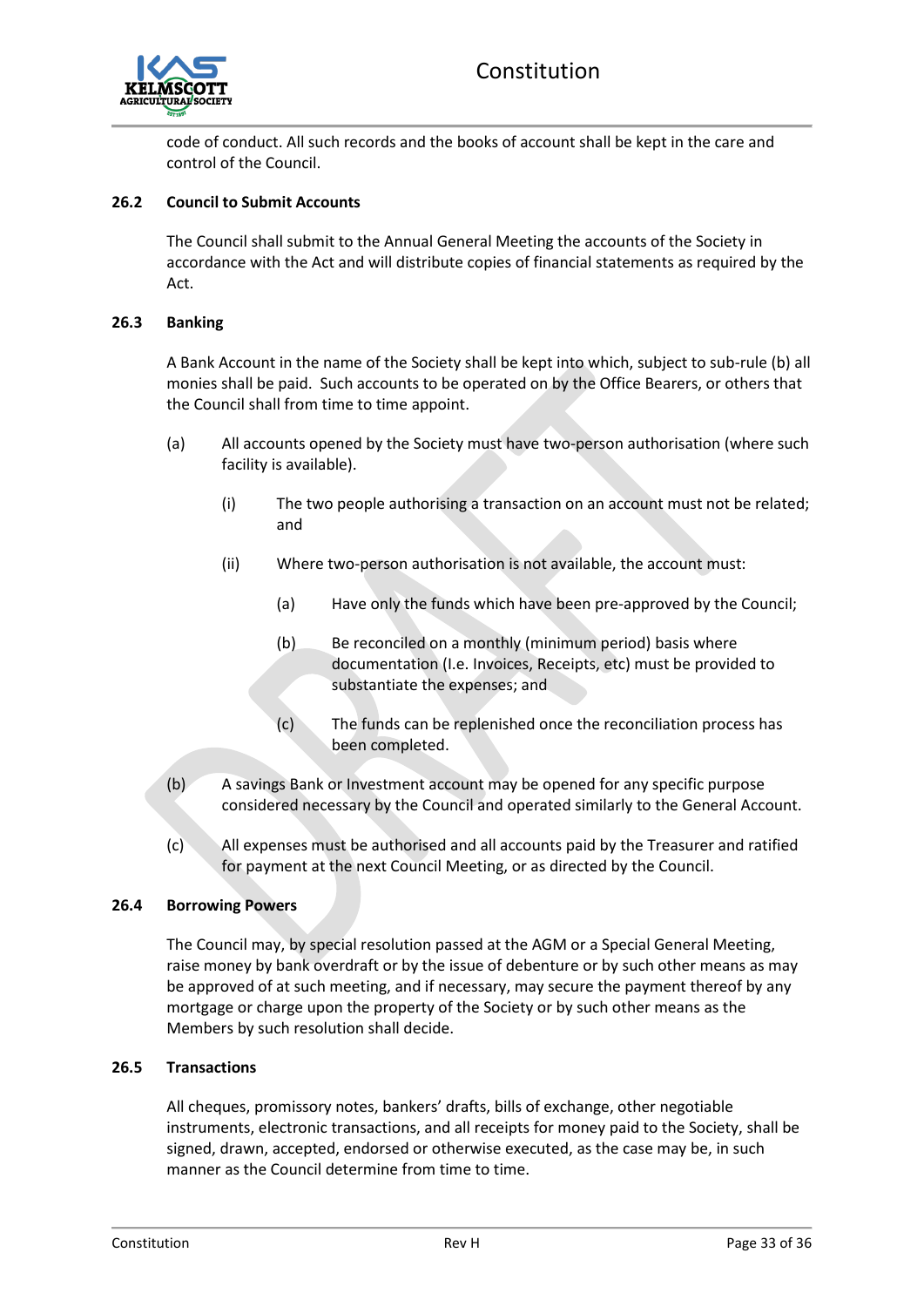

#### <span id="page-33-0"></span>**26.6 Auditor**

- (a) The Council shall nominate the Auditor for appointment at the Annual General Meeting each year. The Auditor, who shall not be a member of the Council, shall retire each year and shall be eligible for re-appointment.
- (b) The Auditor shall carry out annually an audit of the books and financial records of the Society and shall certify the annual statement for presentation to the AGM or as directed by the Society.

#### <span id="page-33-1"></span>**26.7 Source of Funds**

The funds of the Society may be derived from annual membership subscriptions, fees and levies payable by Members, donations, grants, sponsorships and such other sources as the Council determine.

#### <span id="page-33-2"></span>**27. SERVICE OF DOCUMENTS**

#### <span id="page-33-3"></span>**27.1 Document Includes Notice**

In this clause, document includes a notice.

#### <span id="page-33-4"></span>**27.2 Methods of Service on a Member**

The Society may give a document to a Member:

- (a) personally;
- (b) by sending it by post to the address for the Member in the Register or an alternative address nominated by the Member; or
- (c) by sending it to an electronic address nominated by the Member.

#### <span id="page-33-5"></span>**27.3 Methods of Service on the Society**

A Member may give a document to the Society:

- (a) by delivering it to the Society's registered office;
- (b) by sending it by post to the Society's registered office; or
- (c) by sending it to an electronic address nominated by the Society.

#### <span id="page-33-6"></span>**27.4 Post**

A document sent by post:

- (a) if sent to an address in Australia, may be sent by ordinary post; and
- (b) if sent to an address outside Australia, or sent from an address outside Australia, must be sent by airmail,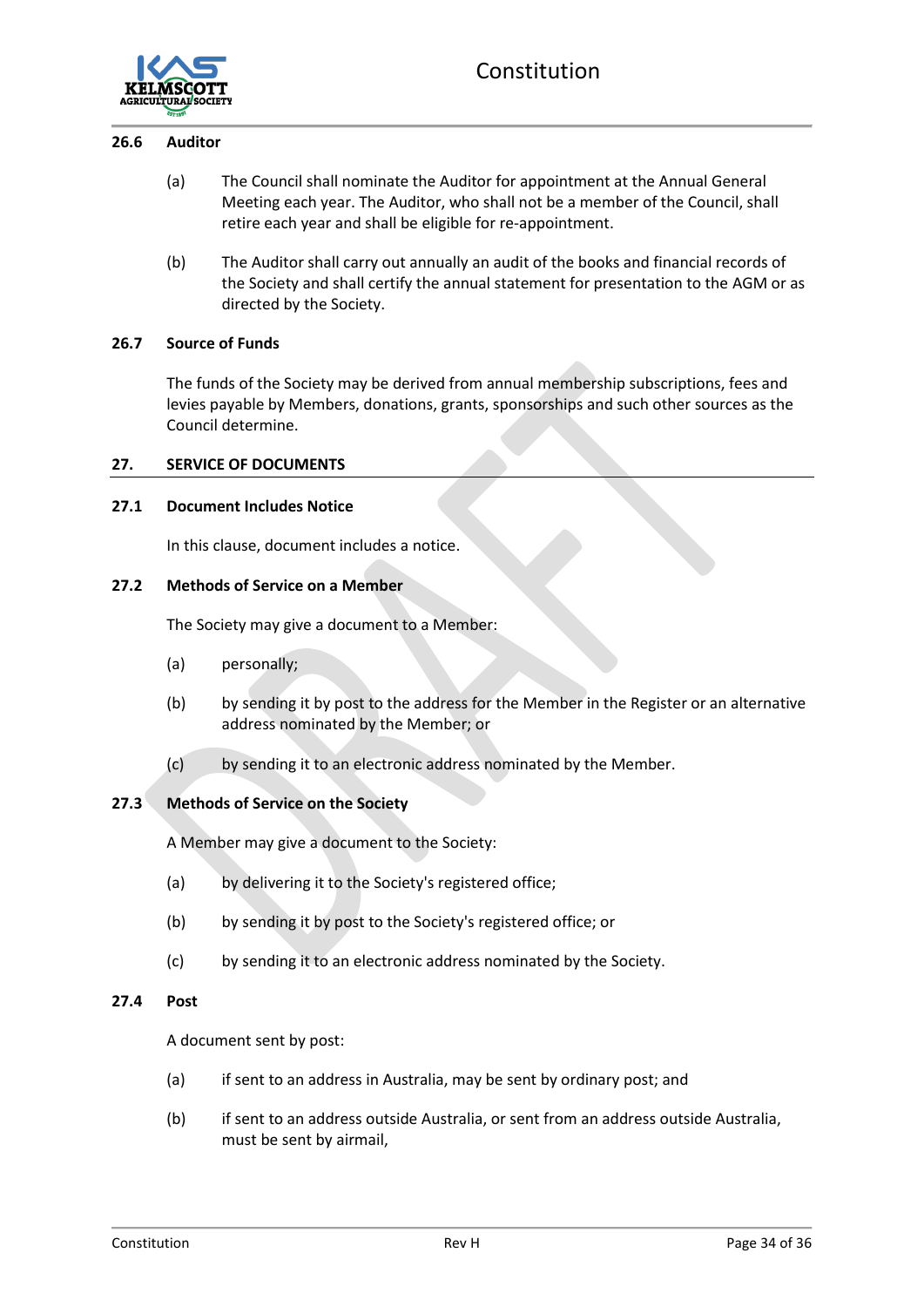

#### <span id="page-34-0"></span>**27.5 Electronic Transmission**

If a document is sent by any form of electronic transmission, delivery of the document is taken to:

- (a) be effected by properly addressing and transmitting the electronic transmission; and
- (b) have been delivered on the business day following its transmission.

## <span id="page-34-1"></span>**28. WINDING UP**

## <span id="page-34-2"></span>**28.1 Determination to wind up**

The Society may, by Special Resolution at a General Meeting, be wound up.

## <span id="page-34-3"></span>**28.2 Excess Property on Winding Up**

- (a) Subject to the Act, if on the winding up or dissolution of the Society, and after satisfaction of all its debts and liabilities, any property remains, that property must be given or transferred to another incorporated association under Section 24(1) of the Act:
	- (i) having objects similar to those of the Society; and
	- (ii) whose constitution prohibits (or each of whose constitutions prohibit) the distribution of its or their income and property among its or their members to an extent at least as great as is imposed under this Constitution.
- (b) That body is, or those bodies are, to be determined by the Voting Members at or before the time of dissolution or, failing that determination, by a judge who has or acquires jurisdiction in the matter.
- (c) No portion of the funds and assets shall be paid, transferred, or distributed directly or indirectly to the members of the society, provided that nothing shall prevent the payment in good faith of remuneration to any officer or employee of the Society or to any other person other than a member, in return for services rendered to the Society.

# <span id="page-34-4"></span>**29. COMMON SEAL**

- (a) If the Society has a common seal it shall:
	- (i) be kept in the custody of the Executive Committee; and
	- (ii) not be affixed to any instrument except by the authority of the Council and the affixing of the common seal shall be attested by the signature of two members of the Executive Committee (ordinarily, President & Secretary).
- (b) A Elected Member may not sign a document to which the seal of the Society is fixed where the Elected Member is interested in the contract or arrangement to which the document relates.